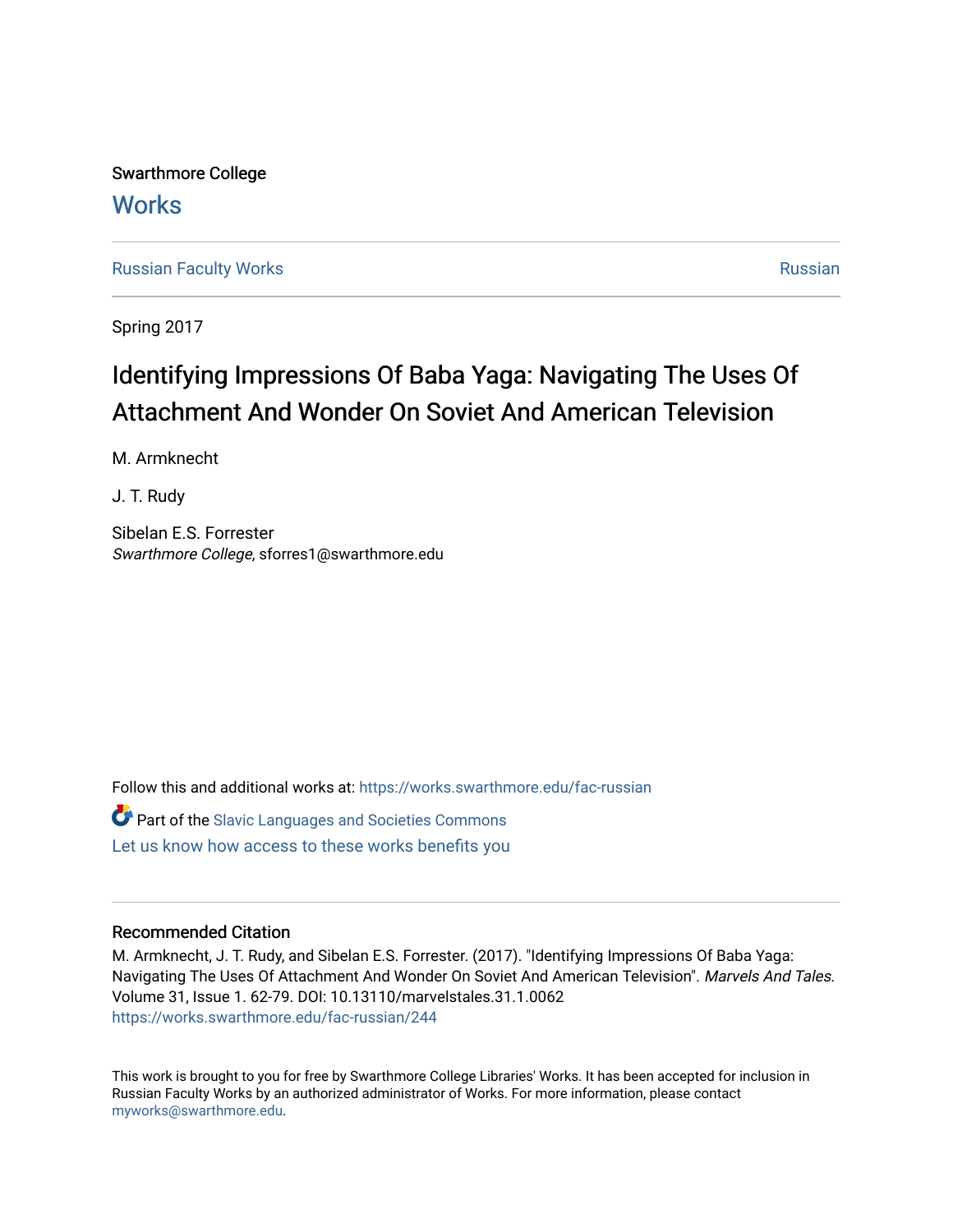

# **PROJECT MUSE®**

Identifying Impressions of Baba Yaga: Navigating the Uses of Attachment and Wonder on Soviet and American Television

Megan Armknecht, Jill Terry Rudy, Sibelan Forrester

Marvels & Tales, Volume 31, Number 1, 2017, pp. 62-79 (Article)

Published by Wayne State University Press



 $\rightarrow$  For additional information about this article <https://muse.jhu.edu/article/665834>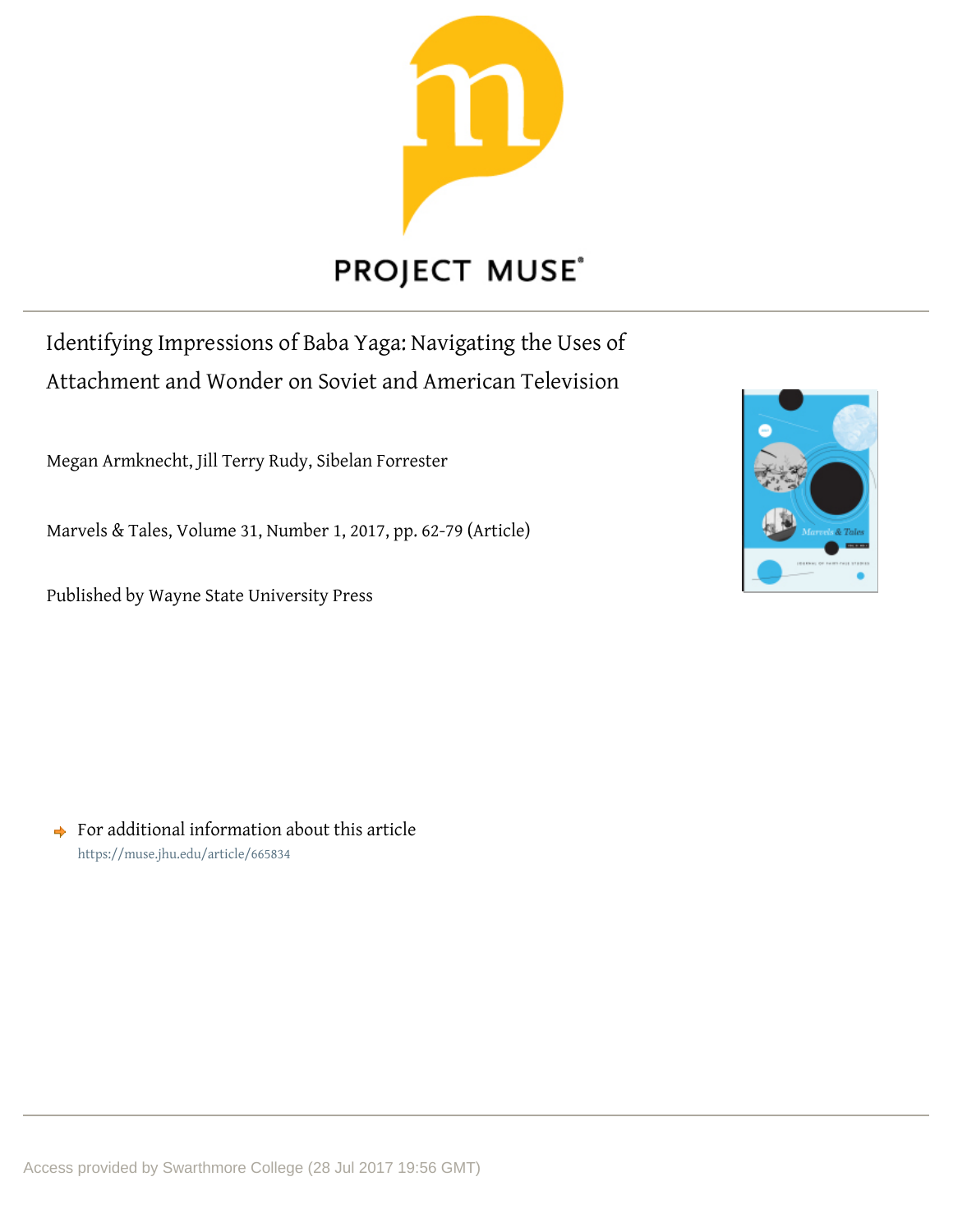#### **Megan Armknecht, Jill Terry Rudy, and Sibelan Forrester**

# **Identifying Impressions of Baba Yaga Navigating the Uses of Attachment and Wonder on Soviet and American Television**

Baba Yaga. Her name conjures up images of dark forests, glowing skulls, grotesque bodily features, cannibalism, and her iconic flying mortar-and-pestle and chicken-legged hut. Many of these images were introduced to Western audiences through the exquisite artwork of fin de siècle Russian artist Ivan Bilibin, and her stories reached Western audiences through translations of Aleksandr Afanasyev's *Narodnye russkie skazki* (Forrester, xiii). Baba Yaga is the most "popular and complex figure in Russian tales," a "truly national" Russian, and "virtually all Russians are familiar with her through books and animated films" (Balina et al. 13). Her story has been passed down through generations, wars, and revolutions. Although Baba Yaga is firmly associated with Slavic traditions, her popularity and presence have been on the rise globally at least since the fall of the Soviet Union in 1991, facilitated by print and audiovisual media forms.

Baba Yaga is probably the most well-known and evocative Russian folklore character in the West. Although she rarely is the protagonist, her presence is felt and appreciated in books and film and on television and the Internet from children's TV and supernatural drama to fairy-tale blogs, YouTube channels, and GoodReads comments. Online blogs and reviews develop a recurring theme of Baba Yaga appreciation and fascination. People identify her as an intriguing, ambiguous, dangerous, and memorable figure. For instance, GoodReads reviewers point out the ongoing ambiguity and enjoyment evoked by Gregory Maguire's Baba Yaga in his 2014 middle-grade novel *Egg and Spoon*. A few readers complain that contemporary American references, such

*Marvels & Tales: Journal of Fairy-Tale Studies*, Vol. 31, No. 1 (2017), pp. 62–79. doi: 10.13110/ marvelstales.31.1.0062 Copyright © 2017 by Wayne State University Press, Detroit, MI 48201.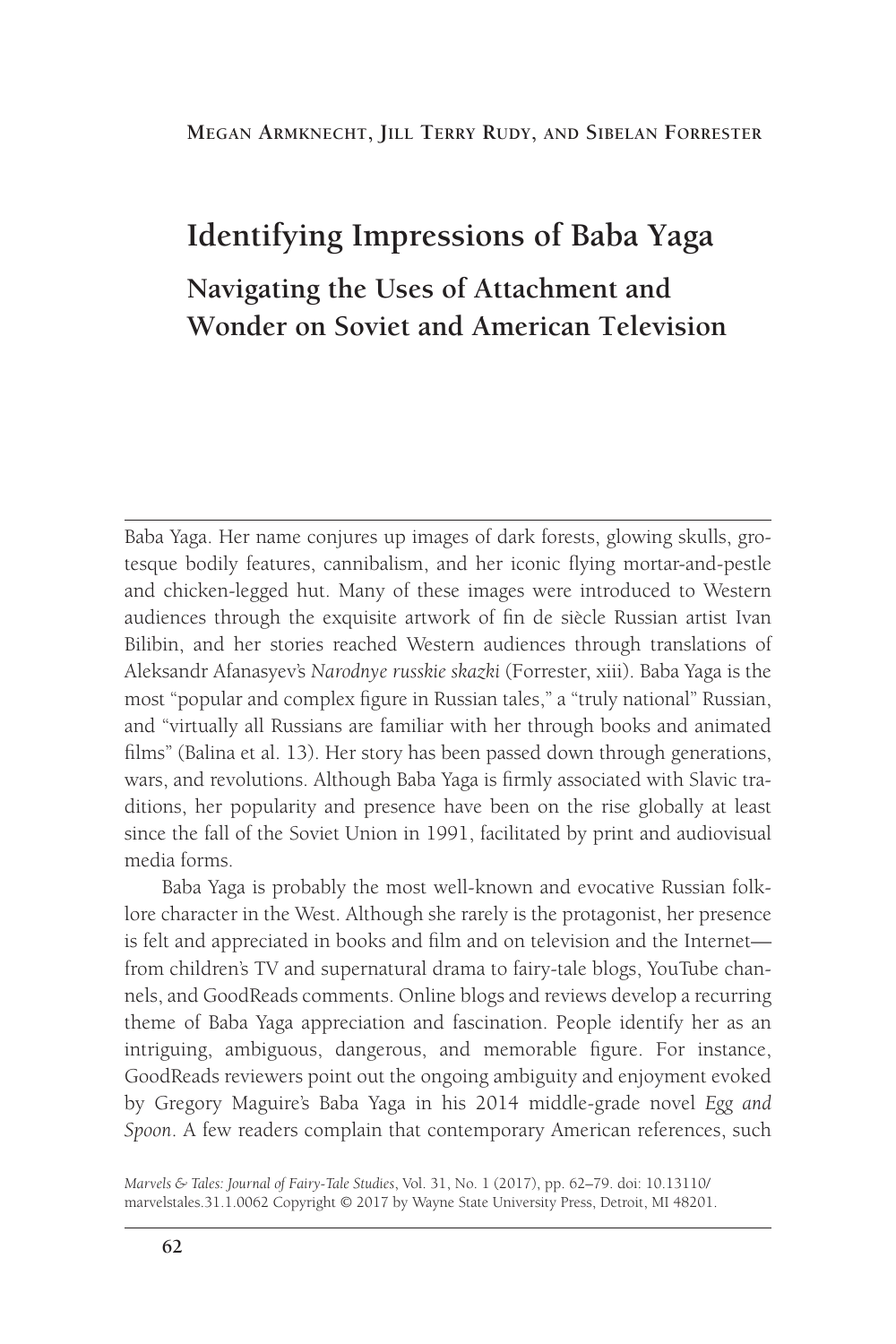as when Baba Yaga anachronistically mentions the breakfast cereal Cheerios, are "a bit jarring" or "ring false" because they do not represent her in her native Russia. Still, most of the reviewers claim her as a favorite character ("I loved every scene with Baba Yaga"), with several lamenting that she does not appear until later in the book ("*Egg and Spoon* Reviews").<sup>1</sup> In an interview Maguire also relished Baba Yaga's eccentric character and confessed that he himself "took dictation whenever Baba Yaga decided she had something to say" (Diaz,  $n.p.$ ).<sup>2</sup>

There could be many reasons for Baba Yaga's enduring presence and popularity. One cause is pure curiosity and wonder about her character. Baba Yaga is ambiguous, and her "personality and function change from tale to tale" (E. Warner 73). She can be a child-eating ogress in one tale, and in the next she can possess the knowledge of immortality or help the protagonist find his missing bride. Baba Yaga herself "encompasses the paradoxes of nature: life and death, destruction and renewal, the feminine and the masculine" (Balina et al. 13). Perhaps for this reason readers and viewers of Baba Yaga are, as Sibelan Forrester suggests, "intrigued by Baba Yaga's potent dualities (death/ life, senility/fertility, destruction/renewal, villainy/benevolence, masculine/ feminine)" and thus "seem as responsive to her magic as previous generations"  $(x\vert y)^3$ 

Baba Yaga certainly does leave an impression on readers and viewers in the twenty-first century, and her popularity and presence on television allow us to explore viewing practices associated with an intriguing and powerful traditional character. In her book *Fairy Tales Transformed?* Cristina Bacchilega discusses a fairy-tale web that analyzes "reading and writing practices" through intertextual associations, media adaptations, and cultural critique (ix). Although there is wonder in reading traditional tales and their contemporary adaptations, there is also power in viewing stories. Viewing requires intertextual, and intermedial, practices to analyze and interpret how and why stories, particularly fairy tales, continue to leave impressions on their audiences. How audiences identify with specific characters relates to the variety of viewing practices afforded by film and television. Specifically, Jason Mittell focuses his study of television storytelling on contemporary practices such as binge viewing, paratextual engagement, rewatching, and forensic fandom (39-44).<sup>4</sup> We suggest that such practices invite and may be motivated by viewers' identification with and allegiance to specific characters as portrayed on TV. The rise of Baba Yaga on international television provides an excellent case study for analyzing viewing practices associated with identification and allegiance because the character is so often remembered by viewers, even though she is not the main protagonist in tales or television shows. To gather information and data about Baba Yaga in Soviet, Russian, and American television, we first relied mostly on word-of-mouth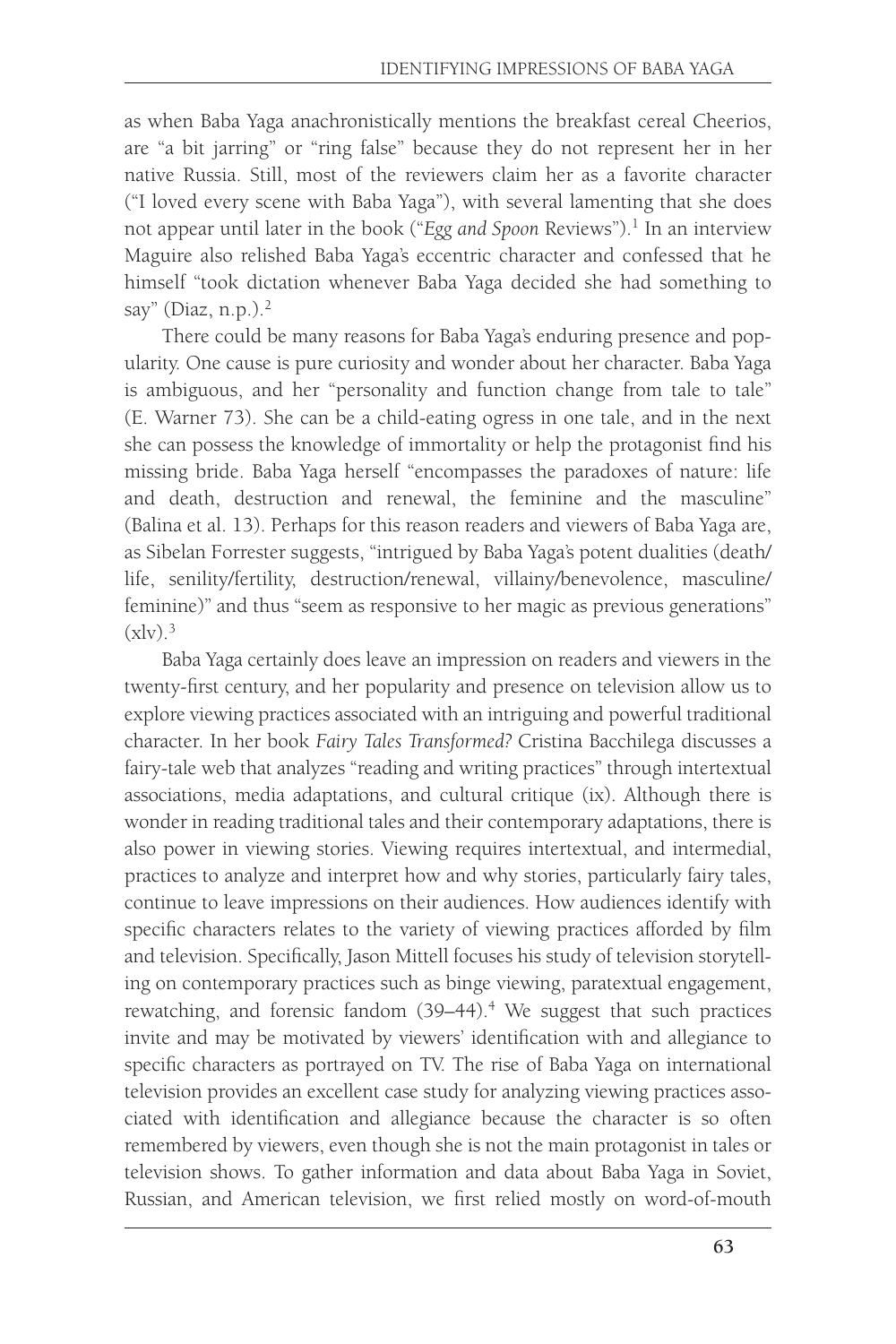stories and memories. Not only do memories indicate viewer identification, but word of mouth is particularly useful in finding meaningful and impactful Soviet television shows featuring Baba Yaga, because actual data about what appeared on television in the Soviet period is scanty.5

Baba Yaga's effect on readers and viewers can best be described by the Russian word *vpechatleniye*, which most closely translates to "impression." More than any English word, *vpechatleniye* provides a nuanced definition and explanation of the concepts of identification and attachment. This term is particularly useful when describing fairy tales, because Russian speakers often use *vpechatleniye* to describe the effects that a story (specifically a traditional narrative) has on their psyche and memory. In other words, Russians often use this word in casual conversation as an emic term of oral literary criticism (Dundes) to describe a story's effect on them. It has the connotation of an imprint making a deep, lasting impact on a listener, reader, or viewer. Related concepts from American rhetoric, literary, and media studies include alignment, allegiance, and identification (Burke; Clark; Mittell; Smith). Smith's book *Engaging Characters* develops and distinguishes these terms, especially alignment and allegiance, to analyze film spectators' engagement with *characters*. Briefly, for our purposes, Smith examines narrative strategies that cognitively *align* viewers with certain characters, and he also studies emotional *allegiance* to characters resulting from various ways in which viewers experience sympathy. We find each of these terms useful for understanding practices that help viewers take deep impressions from fictional characters they see on television, including Baba Yaga.

*Vpechatleniye* relates to specific ways of engaging characters and therefore, particularly, to the Burkean idea of identification, which is both a rhetorical mode and a literary mode, described by Gregory Clark as "hope in the capacity of human beings to judge wisely and deliberately how they will interact with each other" (n.p.). Kenneth Burke affirms that "one wants to be affected" by another in discursive interaction, not merely persuaded (284). Media studies scholars consider how the desire to be affected works in parasocial relationships with fictional characters, in addition to real-life interlocutors (Mittell 124). Smith analyzes these relationships at length through the concepts of alignment, attachment, and allegiance, exploring the "level of engagement at which spectators respond sympathetically or anti-sympathetically towards a character" (62). In analyzing Baba Yaga's presence on Russian and American television, we argue that viewing wonder tales leads to *vpechatleniye*, or a deep and lasting impression of identification, attachment, and allegiance. This identification with Baba Yaga is especially intriguing in American audiences, given her foreign, Other status. Such interactive involvement is both a cause for and an effect of viewing fairy tales and foregrounds issues of fantasy and realism.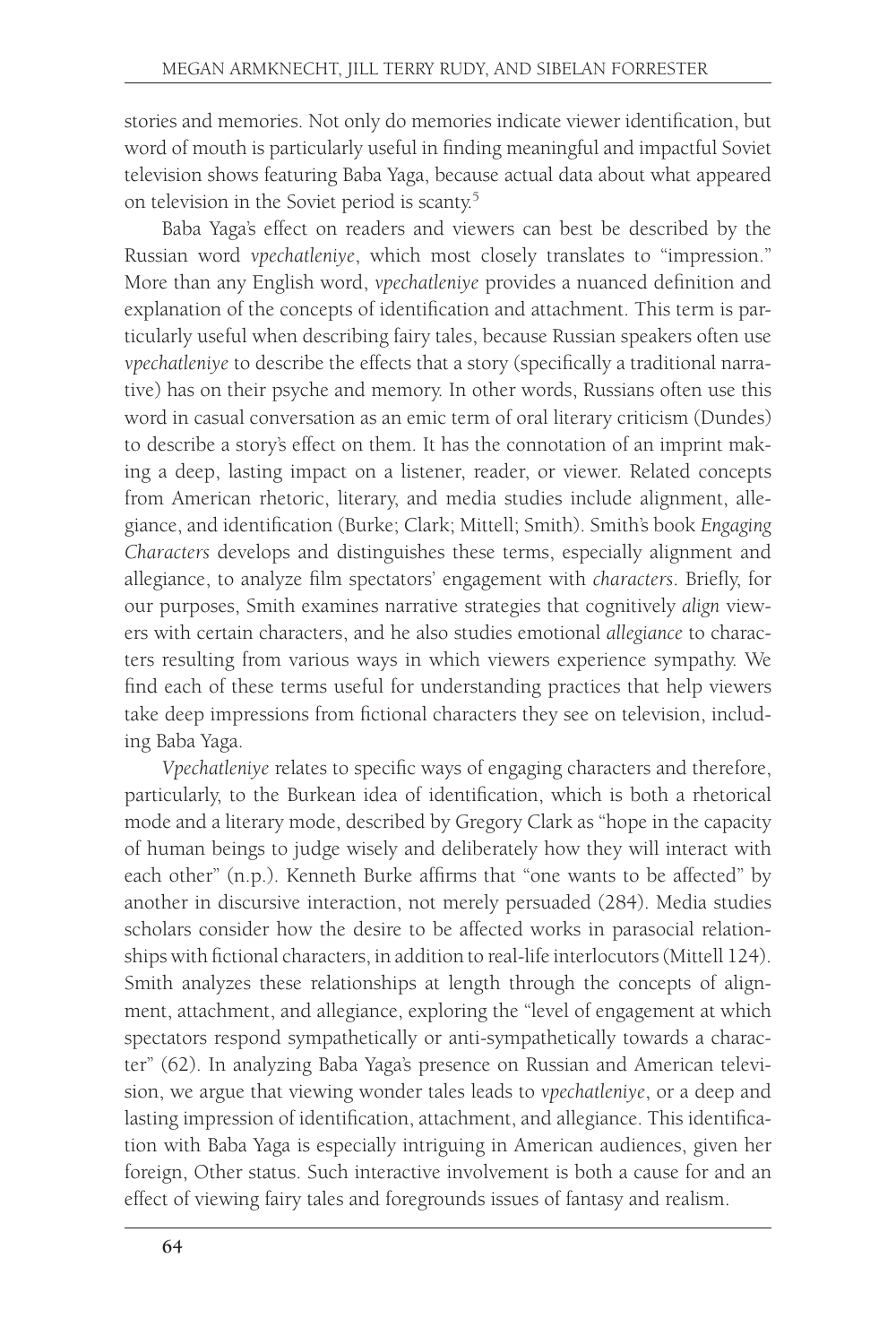Baba Yaga's presence on the transnational and transmedial stage allows us to better analyze what Bacchilega calls the "competing uses of magic, enchantment, and wonder across cultural and media platforms" (ix). Although enchantment can certainly lead to consumerism, as Bacchilega argues, wonder can also lead to literal and figurative states of affective and cognitive impression with viewed fictional characters. Baba Yaga's presence and popularity on Russian and American television allows us to explore how forming such deep impressions of a traditional character on television can provide transcultural viewers with the tools to navigate between imagination and reality, thus helping them better understand the ambiguities of life, including transnational cultural politics.

## **Viewing Baba Yaga with Identification and Allegiance**

There is something wondrous about the human capacity for identification and allegiance toward fictional characters. The terms *wonder, enchantment*, and *magic* all carry different connotations while similarly denoting something fantastic and extraordinary. Bacchilega argues that magic is "normalized as the mysterious ways in which the world works to produce immediate gratification," whereas enchantment has a "spellbinding" effect on the audience, which usually leads to consumerism (5). The term *enchantment* also denotes being enthralled or enslaved and may have negative implications in fairy-tale scholarship because of the authoritarian aspects of Bruno Bettelheim's *Uses of Enchantment*. Although few dispute Bettelheim's claim that children can use the darker elements of fairy tales to work through difficult issues (which is itself a form of literary identification), many fairy-tale scholars critique his scholarly and interpretive oversimplifications and miscues.<sup>6</sup> Whereas *enchantment* has ambiguous meanings, the term *wonder* is generally positive, and the terms *wonder* and *enchantment* can be brought together to inspire awe, curiosity, and innovation (Bacchilega 5). Writing of enchantments' "disjunctive temporalities," Kay Turner suggests interpretive practices that unite "critical analysis and self-discovery" and connect with "fictions of identification or disidentification" (44). We add that wonder and enchantment are able to exist more symbiotically when they are connected with the idea of *vpechatleniye*, because they are linked with readers' and viewers' impressions and sympathy.

Because Baba Yaga leaves such an impression (or *vpechatleniye*) on her viewers and readers, she allows us to explore two powerful aspects of wonder and fairy tales: identification and allegiance. Burke's rhetorical theory of identification is an extension of persuasion. He quotes Aristotle: "You persuade a man only insofar as you can talk his language by speech, gesture, tonality, order, image, attitude, idea, *identifying* your ways with his" (56). However, Burke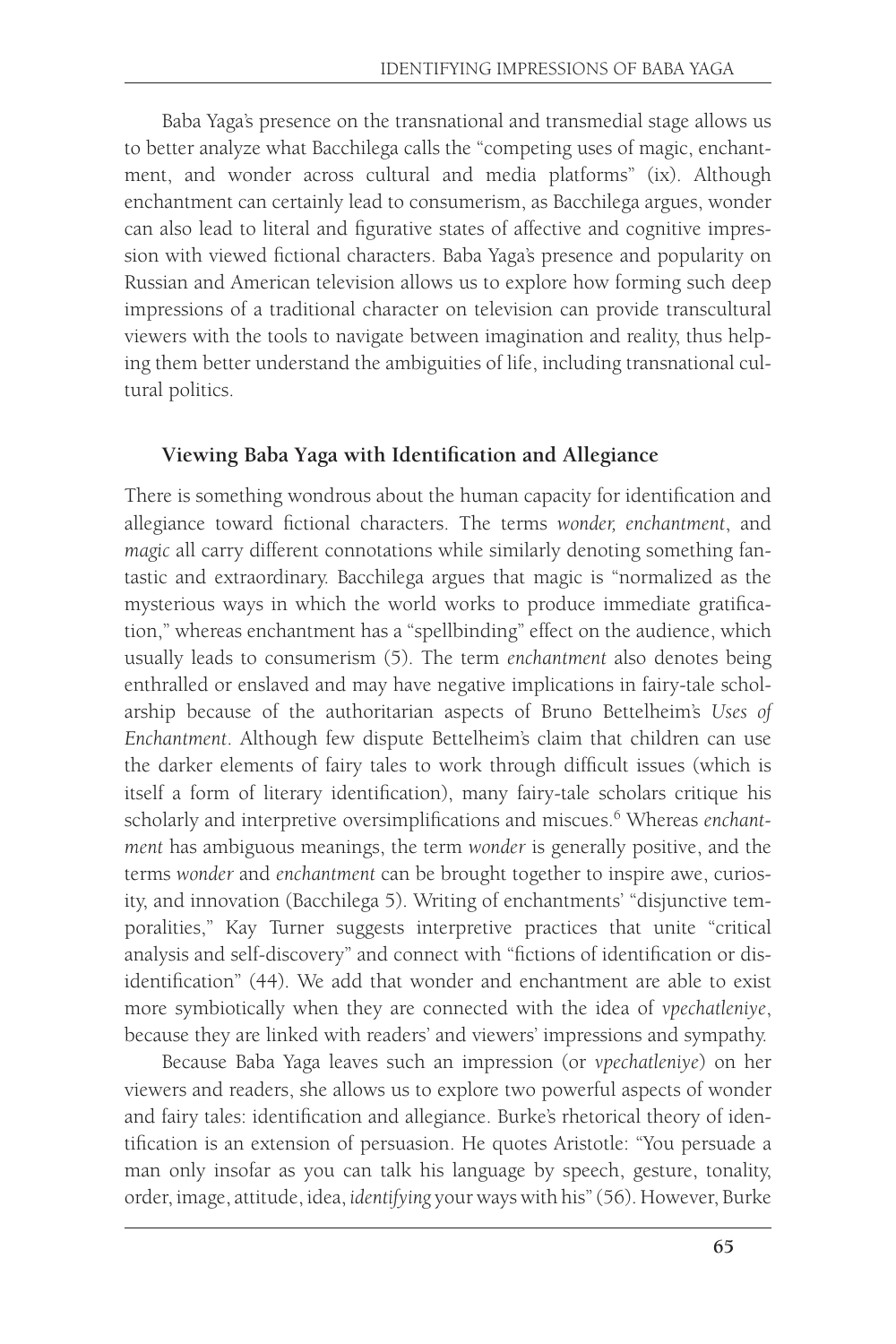also asserts that the theory of identification goes beyond the Greek political campaigns described by Aristotle and can have an aesthetic quality found in stories and folklore (Hansen 51). Literature can be "for use" to persuade an audience to identify with a particular character, such as John Milton's Samson (Burke 4–8). Smith incorporates "a combination of cognitive evaluation and affective arousal" into his conceptualization of how film spectators engage characters through emotional allegiance (62). His ideas are adapted and applied by Mittell to the complex storytelling and viewing practices of television. Mittell favors Smith's concepts over Burkean identification because "viewers do not literally think of characters as standing in for them . . . or imagine themselves as being characters" (129). Still, as a rhetorical mode, Burke's concept involves more than a one-to-one correspondence between character and viewer. Identification and allegiance can be powerful tools for eliciting *vpechatleniye* in an audience, with the impression and attachment involving not only the character but also perhaps the story, episode, television series, actors and producers, fans, cultural milieu, aesthetics, and values that viewers associate with the show.

Gregory Hansen elucidates Burke's theory of identification, saying that "Burke interprets identification as the use of language to negotiate identity within groups" and personal identity (52). If Burke's "primary interest in 'identification' is an end in itself 'as when people earnestly yearn to identify themselves with some group or other,'" then Burkean theory can help us understand "ways in which people establish and negotiate their identity within a social context rather than simply showing how the speaker uses artistic discourse for persuasion" (Hansen 54). Fairy tales provide a social context in which people, from children to adults, identify, forge, and redefine social mores and identities. Marina Warner confirms this linkage, suggesting that the "genre's themes are real-life themes and the passions are real-life passions: getting by and getting what you want, knowing that the odds are stacked and that all might be lost. . . . Luck is powerful, but resourcefulness, often amoral, is praiseworthy" (79). The fairy tale offers a safe, distanced place for children *and* adults to identify with and understand themselves and their paths in the world.

Fairy tales and figures such as Baba Yaga can help people negotiate their identity and establish discursive interactions within a social context, even as this social context is transmitted across different media and involves empirical and fictional beings. The change from oral to written tales transforms the way *vpechatleniye* acts on a reader or listener, just as the transition from written to visual narratives influences the way in which imagination, reality, and wonder are brought together. Whereas in oral and to some extent even written performance the audience may not visualize every detail, they create mental images of the story through their own imagination. Although something may be lost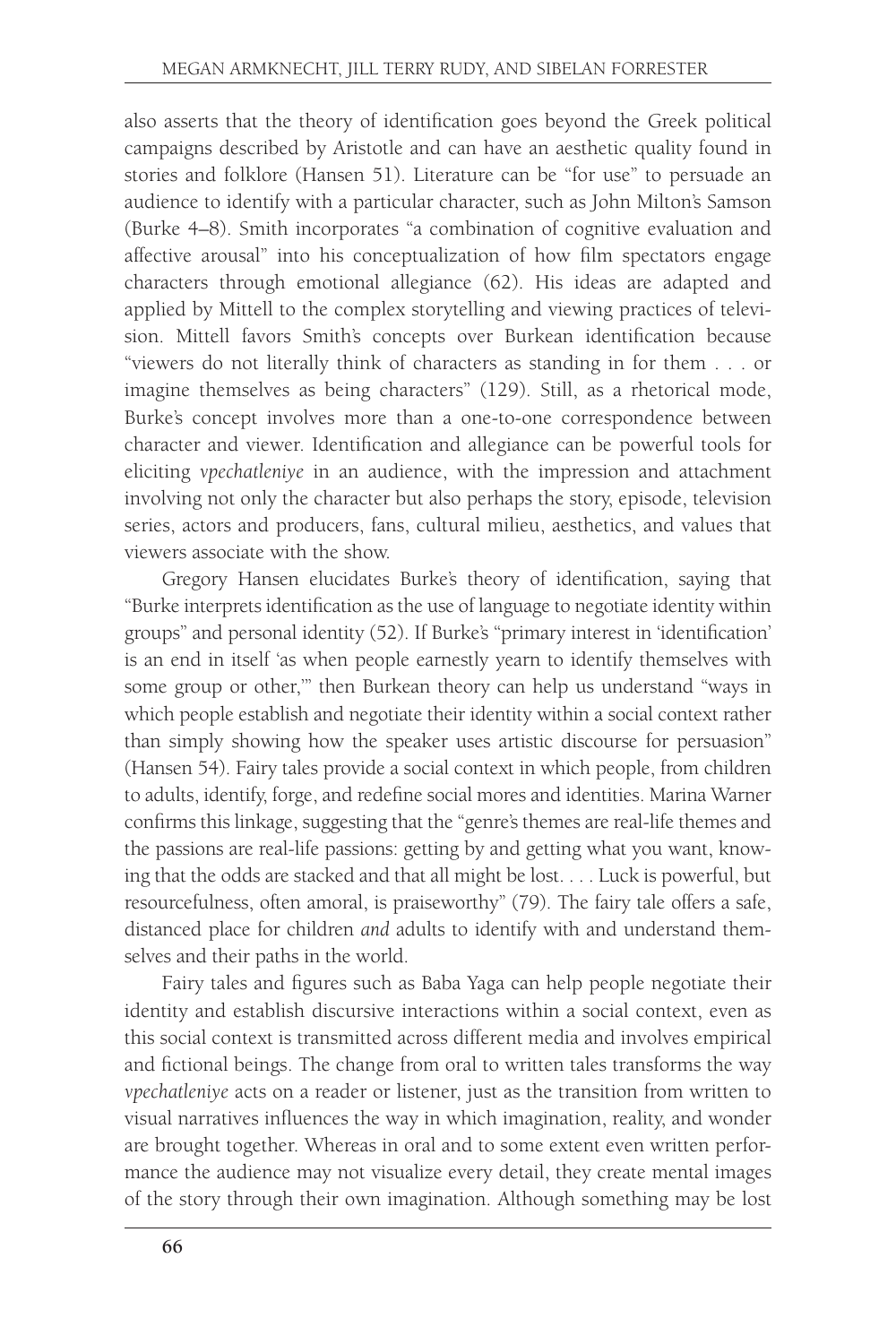in seeing a wonder tale on-screen (i.e., viewers do not have control over *how* their favorite tale or character is portrayed and brought to life), something is also gained. The viewer has the opportunity to critique the way a wonder tale is portrayed by comparing it with imagined images. One could make the same argument about hearing a storyteller. For example, children object to changes or abridgments when they are told or read their favorite stories saying, "That's not the right way!" Yet what seems different about modern media, especially in their recent manifestations, is the potential to rewatch and catch all the details, whereas in oral performance it is easier to gloss over some elements. Often, the *vpechatleniye* is made stronger through the combination of seeing, hearing, viewing, and re-viewing the performed tale.

Indeed, Baba Yaga has had a long, transformative, and transmedial life. Oral tales about her date back to ancient Rus', and the first written tales were published by Alexander Afanasyev in the nineteenth century (E. Warner 73). These oral and written narratives affected many Russians, particularly during the eighteenth and nineteenth centuries (Johns 2–9). Although most did not believe that Baba Yaga was a living entity who would show up in their village, stories about the forests, rivers, and the creatures who dwelled there fostered many Russian folk beliefs about her social roles and cultural influence (Ivanits 129).<sup>7</sup> Baba Yaga's presence on television, particularly in animated cartoons from the 1960s, where she is portrayed as "omnipotent, dreadful, and comical," further complicates the questions of how *vpechatleniye* affects the divide between imagination and reality (Zipes, "Foreword," viii) because viewers form real allegiance with this fictional being.

Whether or not Russians believe her to be real, Baba Yaga is a crucial part of Russia's identity and past. In the tales themselves she senses Russians with her keen nose, and she tests the mettle and wisdom of protagonists who come to her hut (Zipes, "Foreword," viii). Baba Yaga's tests and presence probe the hero's "strength, cleverness, and worthiness as adults" (Forrester, xli). When the hero or heroine faces up to Baba Yaga's challenges—whether asking the right questions, giving assertive answers, performing impossible tasks, or winning the graces of her servants—he or she finds the passage home and returns with more wisdom and courage. An encounter with Baba Yaga "forces the protagonists to test themselves and not to delude themselves that there is an easy way to reconcile conflicts" (Zipes, "Foreword," xi). Facing Baba Yaga gives the protagonists the ability not only to survive but also to thrive back in the land of Rus' as they gain a greater understanding of themselves and the world around them.

Understanding oneself is tied to maturation, and Baba Yaga's association with that human process is found in many tales. Her hut, far from the influences of Rus', becomes an important stage of the hero or heroine's rite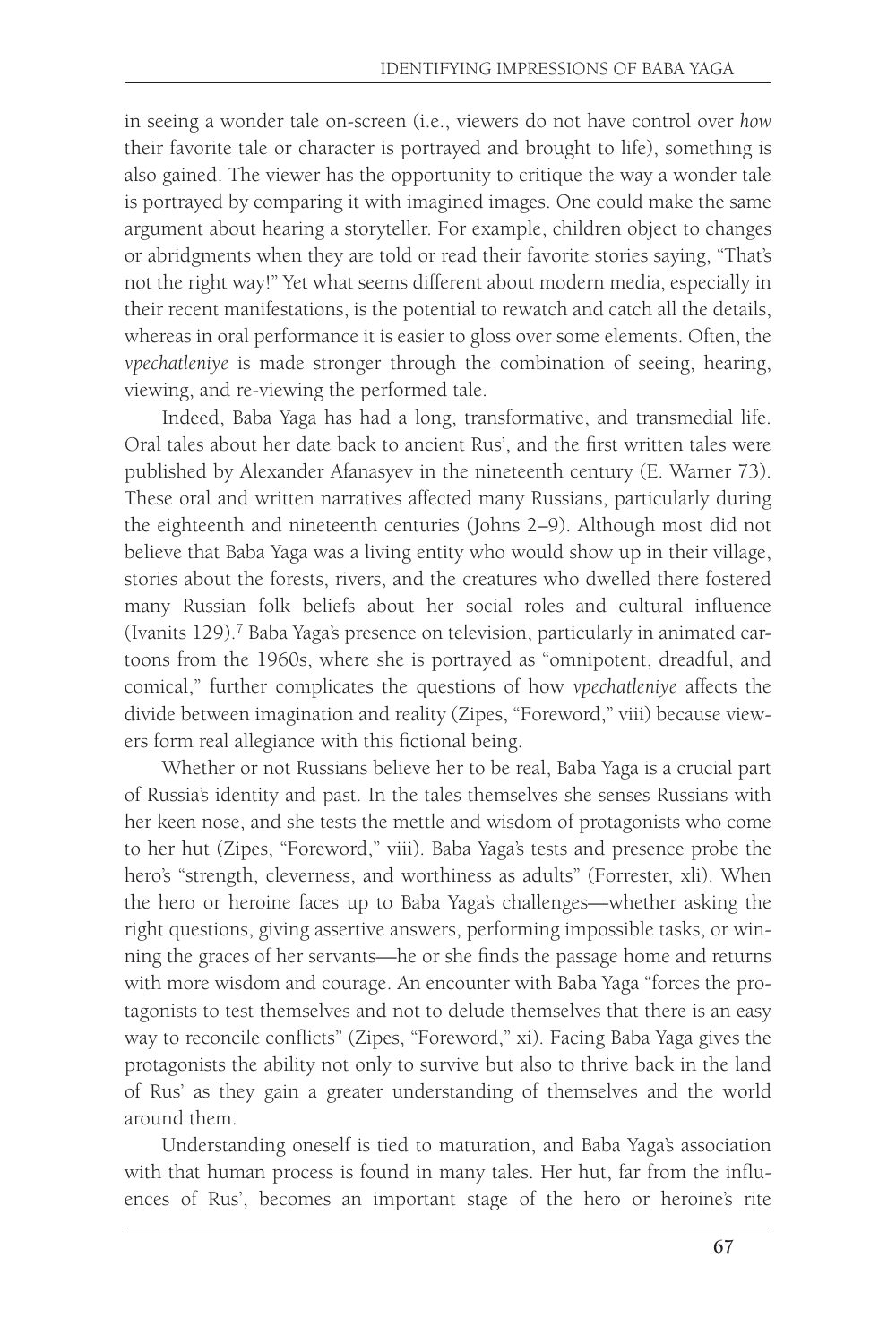of passage. It signifies that they are "far from [their] original home" and on the "border of another world" (Forrester, xxviii). For example, in the tale "The Tsar-Maiden," Prince Ivan leaves home to find his lost betrothed. To find her, he travels to the "thrice-tenth kingdom" and soon comes to Baba Yaga's hut in an open field (Forrester 166). Traveling to the thrice-tenth kingdom indicates a location away from everyday time and space, a place far away from home. It is not by coincidence that the hero or heroine often first encounters Baba Yaga's hut when starting on a quest. When the hero or heroine enters the realm of Baba Yaga, he or she faces not only the unknown territory of death but also the possibility of attaining his or her goal, whether it is reunification with a loved one, immortality, or marriage. Encountering death also means learning how to live. Learning how to live means maturation and learning to identify with others in different social contexts, including one's roles as a son or daughter, husband or wife, father or mother, neighbor or friend. An attachment with Baba Yaga through oral storytelling, tale collections, or audiovisual media invites identification with the wondrous human condition itself.

# **Baba Yaga and** *Vpechatleniye* **on Soviet Television**

By drawing on Marina Warner's work to make the compelling case that "wonder tales" are associated with "wandering," or curiosity, and that this curiosity leads to a new way of looking at and understanding the world (Bacchilega 5), Bacchilega contends that the production and reception of these tales can lead to disenchantment, especially because fairy tales are brought into the marketplace of competing vendors for that very sense of wonder (with Disney being the best-known contender). However, not all involvement with the fairy tale leads to mass consumerism, especially if it is tied to a deep, inner sense of *vpechatleniye*. Baba Yaga is a prime example of this process. Although her figure certainly has been used on everything from T-shirts to lacquer boxes (Forrester, xliv), she has not reached—and probably never will reach—the same level of consumerism as Cinderella, Snow White, or Sleeping Beauty. It is difficult to imagine any developer building a "Baba Yaga Land," complete with skull-lined fences and rotating chicken-legged houses (although it does make for a frighteningly funny image). Furthermore, when she appears on tennis shoes or in Russian artwork, she is almost always recreated as she appears in Ivan Bibilin's illustrations: as an old, terrifying hag in a flying mortar and pestle. The objects themselves demonstrate and catalyze attachment with Baba Yaga and make her stories part of everyday life. The *vpechatleniye*, or attachment, she leaves runs deeper than money and purchases. This *vpechatleniye* is not just seen on lacquer boxes or in Russian artwork; it is also seen in the comments Russians make regarding old television episodes about Baba Yaga posted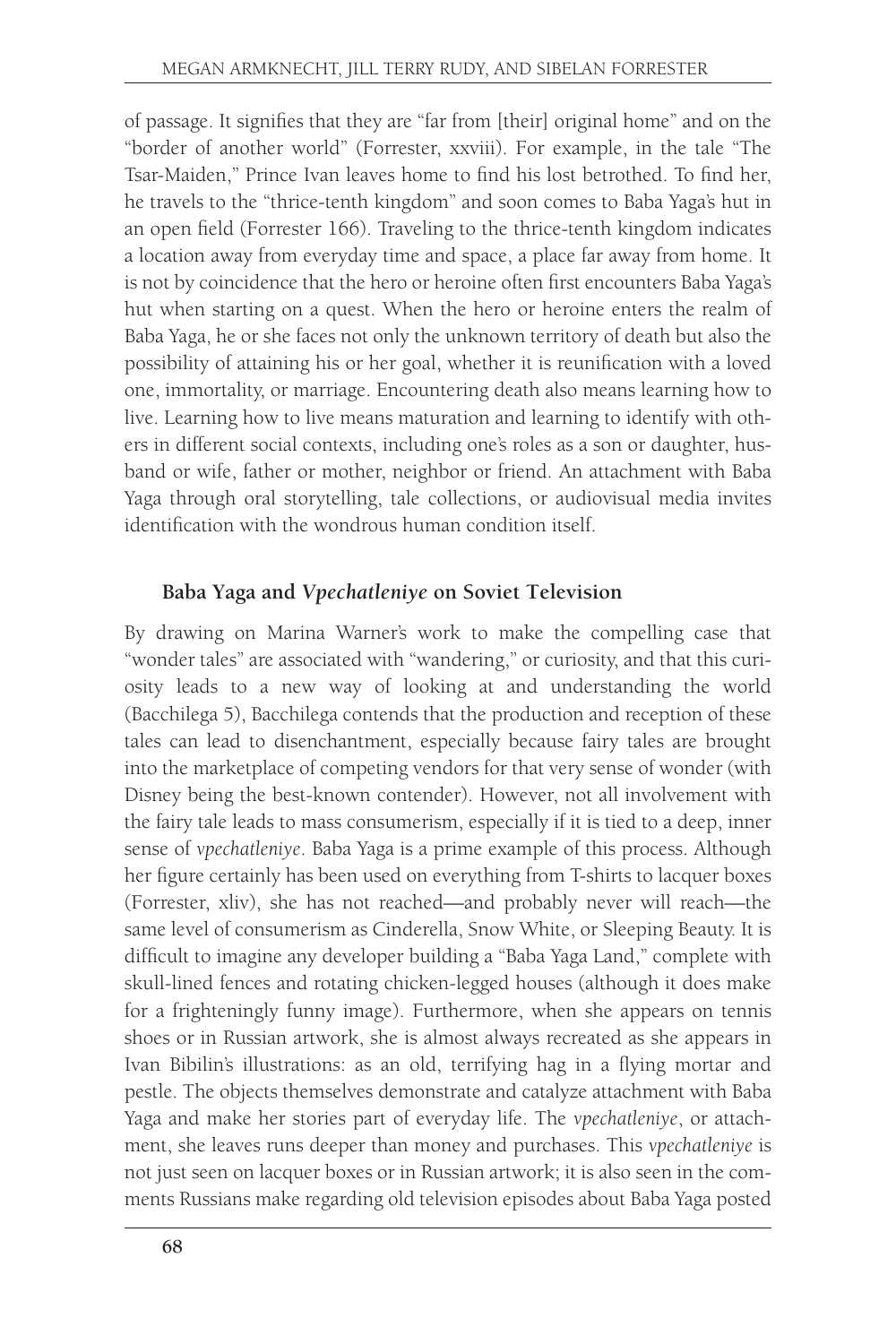on YouTube, and it appears in accounts of childhood memories about her stories.

It could be argued that television is itself a vehicle for consumerism.<sup>8</sup> Although that is a compelling position (especially in American culture), it is important to look at the place where Baba Yaga made her first prime-time appearance: the Soviet Union. Television had an ambiguous life in the Soviet Union; it was simultaneously frowned on as a product of bourgeois culture but also seen as a necessary teaching tool for citizens, and Soviet leaders recognized the benefits of state-run television. Like all media in the Soviet Union, television was meant to create and teach Soviet citizens how to be proper socialists. As Kristen Roth-Ey contends, the "USSR was at base a 'propaganda state'; culture in the Soviet context was always in the business of educating, training, motivating, and mobilizing" (11). In the 1960s and 1970s especially, the leaders of the Soviet Union were concerned with "modernization," showing both their citizens and the West that the USSR's standard of living was better than the West's (Kruk 90–91, 100). Television was both a material symbol of the USSR's ability to compete with the West and a way to broadcast the "socialist 'good life'" to its citizens (Chakars 150).

Soviet television shows were meant to teach the ideals of socialism. They were concerned with *vospitaniye* (upbringing) (Kruk 106). In this way, they were not concerned with consumerism but with developed socialism. However, Soviet channels showed much more than lectures on Leninism and Marxism. Part of socialism meant enjoying entertainment, sports, and cultural events, and these events were broadcast on television. A chart of Soviet television programming from 1962 shows that, when "Central Television broadcast 64 1/2 hours a week, 22 percent were taken up by films; 19 percent, literature and drama; 18 percent, music; 17 percent, news; 14 percent, programs for youth; 8 percent, social and political information; and 2 percent, miscellaneous" (Hopkins 239). Soviet programming varied in genre, but the purpose was the same: to shape Soviet citizens into productive, cultured, and happy members of their society.

The function of the state is distinctive in the Soviet examples, and Soviet televised narratives of Baba Yaga served propagandistic purposes. Although the narratives were for entertainment, they also taught socialist principles suited to the Soviet Union. The protagonists, just like those in the traditional tales, outwit Baba Yaga through problem solving, ingenuity, courage, and hard work. These traits were valued in Soviet citizens and in the *vospitaniye* of Soviet youth. For example, the protagonists in the 1939 live-action *Vasilisa Prekrasnaya* (Vasilisa the Fair) vanquish Baba Yaga through their tenacity and courage. Some scenes in the film are blatantly propagandistic, such as a scene in which Vasilisa goes out and harvests the wheat field, swinging her sickle to prove her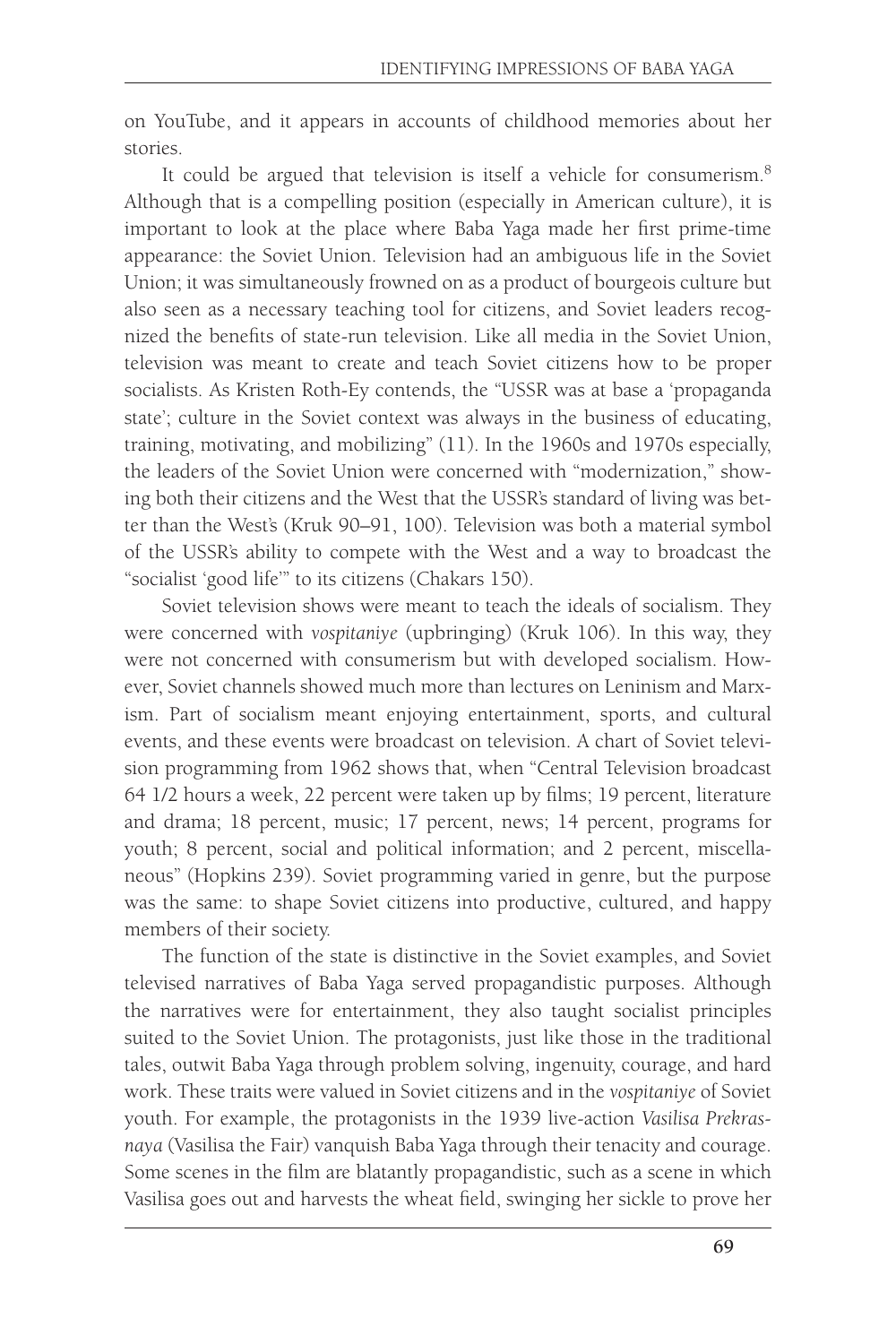worth through her work.9 This scene further identifies Baba Yaga narratives with not only nineteenth-century Russian folktales but also Soviet culture and shows that the tools for becoming a productive Soviet citizen are hard work and industry.

Baba Yaga on Soviet television allowed producers to show how these socialist principles of hard work, innovation, and aptitude based in peasant culture could be applied to any time period, including their own. For example, televised adaptations of Baba Yaga narratives also included revisions in the way the protagonist escaped from Baba Yaga, exhibiting a modern Soviet influence on the televised narratives and allowing viewers to identify more with both the protagonist and Baba Yaga. One obvious example of this is the 1981 animated cartoon *Ivashka iz dvortsa pionerov* (Vanya from the Pioneers' Club).10 In this revision of the classic Baba Yaga tale, a young Soviet boy is kidnapped by Baba Yaga's infamous geese and brought to her iconic hut. Baba Yaga tells Vanya that he will be *ugoshchenia* (the treats) for her birthday party with other dastardly Russian demons, such as Koschei the Deathless, the dragon Gorynych, and an evil tomcat with deadly eyes. Although Baba Yaga traps Vanya, he is not the only desirable wunderkind at the Pioneers' Club. The Young Soviet Pioneers (the closest American equivalent would be the Boy Scouts or Girl Scouts) are learning how to be good citizens by magnifying their talents. As the geese fly over the Pioneers' Camp, there are many talented Soviet children they can choose from (from a violin-playing young lad to ballerinas). However, they choose Vanya, the engineer. These moments show how cultured all Soviet children are—or should be—and also imply that the Pioneers' mantra "Bud' gotov! Vsegda gotov!" ("Be prepared! Always prepared!") could be applied to many situations, including frightening encounters with an enemy, even a supernatural one like Baba Yaga.

Vanya represents an ideal up-and-coming Soviet citizen for the 1980s because of his ability to use his brain, fearlessness, and tools to get out of a bad situation. For example, Vanya uses his tools to break out of his cell while Baba Yaga is napping, and he then ties her up with duct tape. Baba Yaga—the magical, all-powerful witch—is unable to escape from the all-powerful duct tape. Although Baba Yaga taunts Vanya and insists that her friends will still devour him, the child pays her no heed and uses his intelligence and innovation to thwart his enemies. He creates a remote-controlled mouse to distract the tomcat, uses magnets to disable Koschei the Deathless (who is covered in metal armor), and defeats the dragon with a fire extinguisher.<sup>11</sup> Ultimately, Vanya ends up making Baba Yaga's chicken-legged hut blast off into space, and Baba Yaga is forced to give up. She gives him a free ride back to the Pioneers' Club with the same geese who abducted him. This version of Baba Yaga is both different from and similar to traditional tales. Unlike in stories such as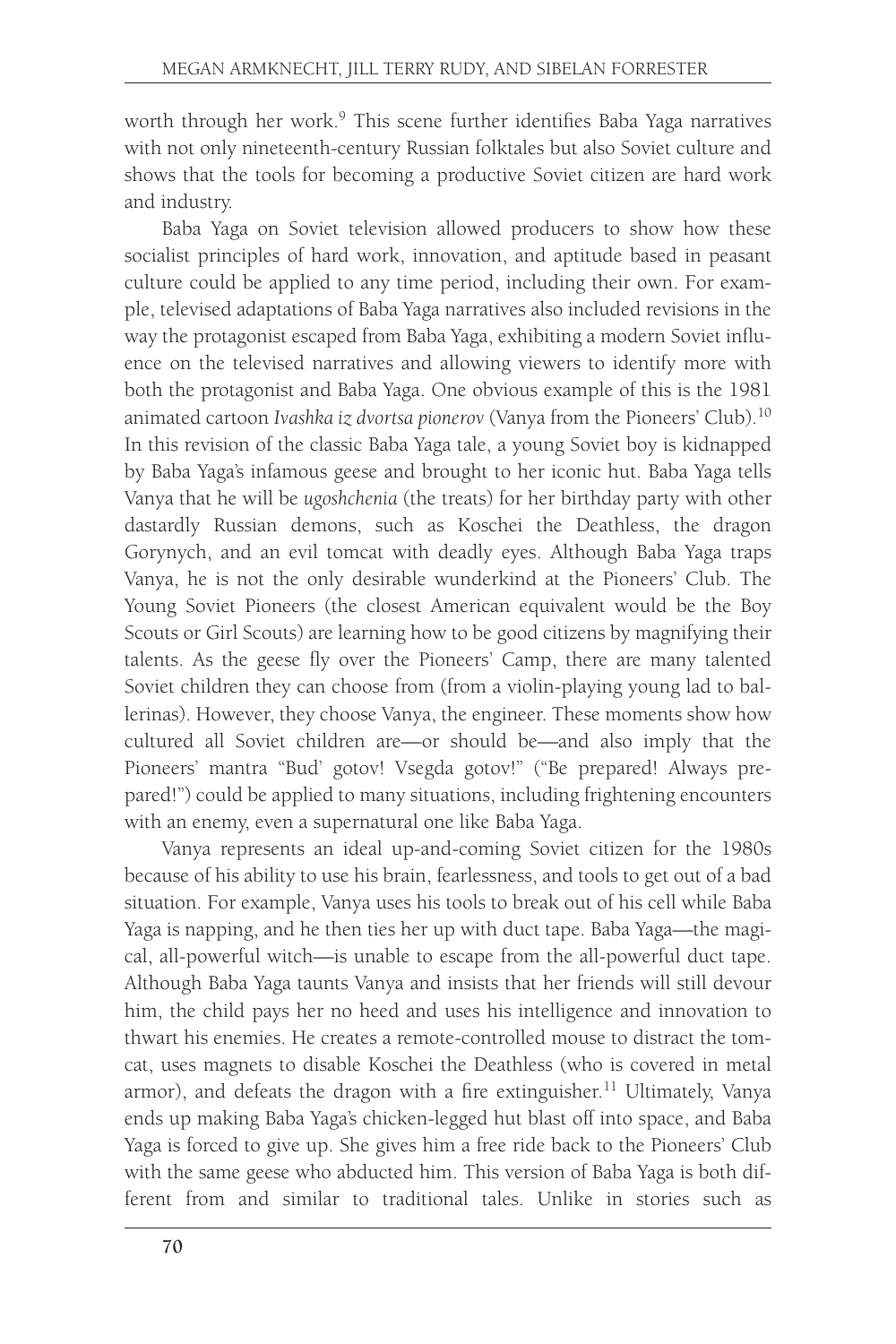"Geese and Swans," this Vanya does not need his sister Masha to save him. He only needs good tools and his brain.

One could say that Vanya is reality and Baba Yaga is the imaginary character; yet Vanya uses his imagination to escape the deathly reality intended by Baba Yaga. And although the cartoon is clearly the product of someone's imagination, the story becomes real through its visualization on the screen, even as the viewer knows that there is a tactile world beyond the television box. The story also hits closer to home with Vanya being a "real" Soviet pioneer from the 1980s. Indeed, this rendition is well suited to the Soviet Union of its time, with its emphasis on engineering and science; and like traditional Baba Yaga tales, it encourages resourcefulness and ingenuity. Vanya shows what developed socialism looks like in children: they appear as dedicated future Party members who calmly work through problems and crises.

However, through contemporary comments on YouTube about Soviet television programs featuring Baba Yaga, it is clear that viewers have a strong attachment to her not because of lessons they learned through those televised narratives but because of an identification and *vpechatleniye* with the character herself. The attachment to Baba Yaga is shown in the sheer number of people who continue to watch and rewatch Soviet shows featuring her. "Vanya from the Pioneers' Club" has had more than 1 million views on YouTube, indicating that this is a popular television clip, one that viewers want to rewatch. Many of the comments identify with Baba Yaga. For example, viewers enjoy quoting Baba Yaga's humorous, "Shto ty, shto ty, shto ty, shto ty delaesh?" ("What are you, what are you, what are you, what are you *doing*?"). Another viewer said, "Oh, I feel bad for Baba Yaga on her birthday," and another one simply said, "Yes, that was the time!" indicating that he identified this animated clip with the "good old days" of his childhood ("Vanya from the Pioneers' Club" Comments). Although viewers did enjoy watching Vanya outwit Baba Yaga, they also identified with the witch herself, leading them to nostalgia, humor, or even compassion.

It is also important to note the way Russians identify Baba Yaga with the actor who played her in many Soviet productions (including the 1939 *Vasilisa the Fair* and the popular 1964 *Jack Frost*, a film that was also shown on television). This actor, Gregorii Frantsevich Millyar, became a Soviet film and television legend because of his portrayals of Baba Yaga. He was so well-known in the role that he was often called Baba Yaga instead of Gregorii Millyar.12 The Russian public not only identifies with the story of Baba Yaga but also associates Millyar with her, further showing the way that wonder can lead to *vpechatleniye* and even define someone's identity. The forms of this strong *vpechatleniye* with Russians and Baba Yaga can vary, whether through a popular actor, the lessons of ingenuity, or even a person's first encounter with tales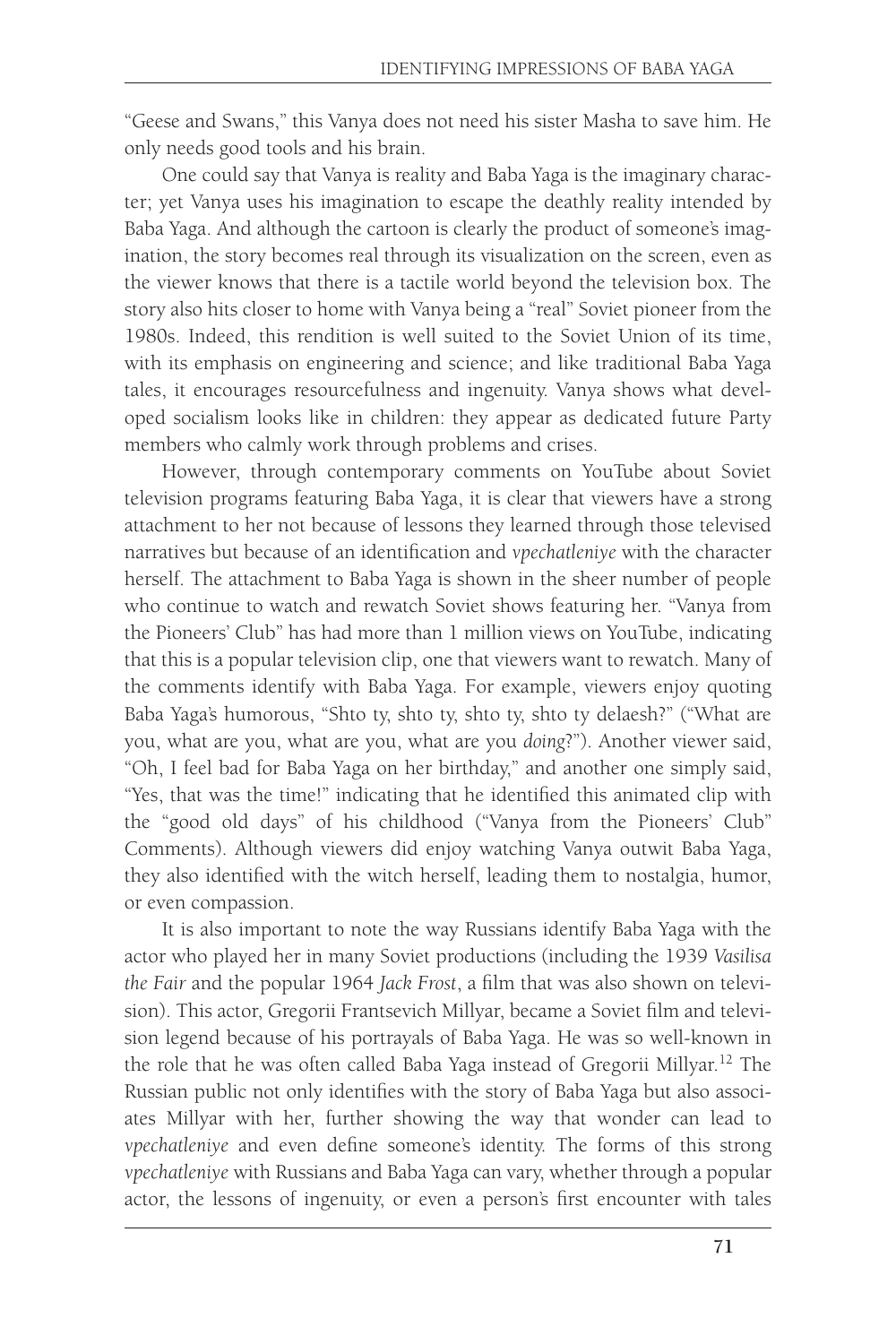featuring her. This connection helps readers or viewers to understand and reconnect with their past, but it also helps them to form their own identity and gives them the tools to create the bridge between imagination and reality. As Burke suggests with identification, literary works invite listeners, readers, and viewers to identify themselves in fictional situations and apply the traits and actions of fictional characters to their own life circumstances. In this way, Baba Yaga fulfills a function in televised narratives similar to her role in the traditional tales: she is a catalyst for change, growth, and innovation.

# **Baba Yaga and Identification in American Television**

Burke's theory of identification makes room for explaining social contexts through not only realistic settings but also "idealistic" ones (46). Idealistic elements create a "kind of magic or mystery that sets its mark upon all human relations" (46). These idealistic goals can range from helping adults and children create a balance between reality and fantasy to fostering cultural understanding. The figure of Baba Yaga helps promote transcultural understanding through wonder and *vpechatleniye*. Perhaps surprisingly, the way Baba Yaga functions on international television, particularly American television, is similar to the way she functioned in the Soviet Union. However, on American television she is also attached with foreignness. Baba Yaga flies in from Russia's Wild East into American suburbs, whereas in most Soviet television shows the protagonist wanders into her territory. All the same, Baba Yaga teaches values, such as overcoming fear through problem solving and courage, and her presence allows the protagonists, especially children, to discover the tools necessary to cope with fear in their imagination and in reality.

For example, Baba Yaga is used to impress upon children that they should face their fears head-on. In the 1999 episode "What Scared Sue Ellen?" in the American children's animated series *Arthur*, the usually unflappable Sue Ellen fears that the scary noise she heard in the woods was made by Baba Yaga.<sup>13</sup> She actually believes that the stories she has heard from around the world are "real," whereas the urban legends that her friends Binky, Buster, and Arthur tell are simply "silly, made-up stories." When she tries to convince herself that she is being "silly" by believing that a monster could be in the woods, she says, "There are no such things as monsters. Not here," implying that she *does* believe in monsters, just not in America. She then imagines that something could have "followed us from someplace else. Something overseas." She imagines the treehouse to be Baba Yaga's chicken-legged hut, and her dreams are filled with a leering Baba Yaga threatening to eat her: "I don't like chasing my meals, little one!" Although this sequence might be seen as a little girl's imagination gone wild, because Sue Ellen is so globally savvy, it also represents the effects of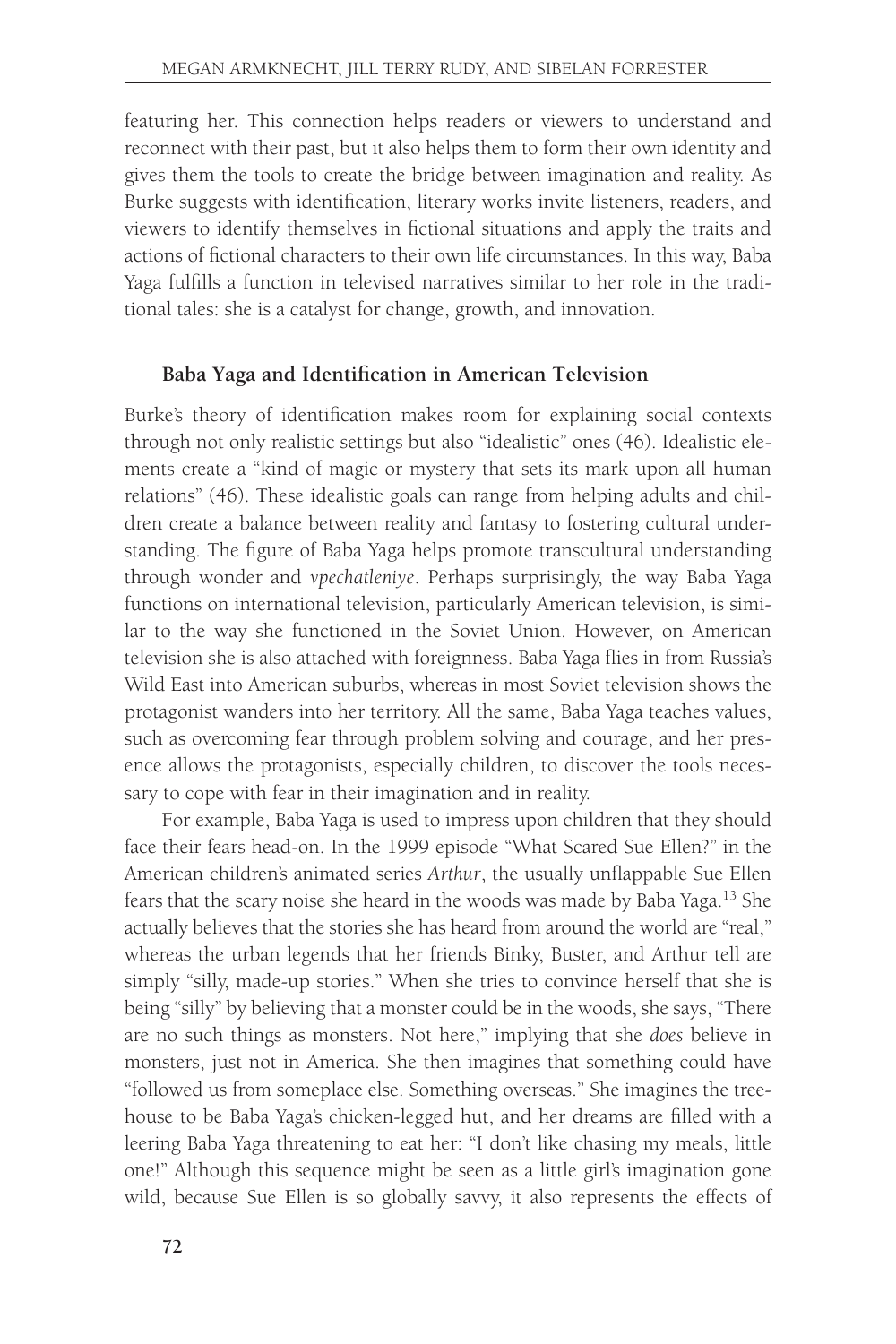globalization not only on her but also on her classmates. They face the possibility that cultural influences are reciprocal and that American cultural imperialism may actually be part of a cultural exchange that somehow extends to bringing Baba Yaga to their own hometown. It thus shows the *vpechatleniye* of these international stories on Sue Ellen's otherwise phlegmatic psyche.

Furthermore, the *vpechatleniye* that Baba Yaga leaves on Sue Ellen spreads as the child shares her wonder and fear with her friends, suggesting that *vpechatleniye* requires some form of medium to spread—and that it disseminates particularly well through stories. The boys initially make fun of Sue Ellen's fear. Buster suggests that they could "catch" the house and "barbeque" it. Sue Ellen gets angry at the boys for making fun of her, and Arthur chides her: "Why [is *this* story real]? Because it's one of your stories and not ours?" He requires her to question her tidy division of foreign authenticity and local fabrication, and this query appears in connection with stories and, by extension, the very categories of imagination and reality. What *does* make a story real? Is it only real for those who know the story and who accept it as part of their culture? By saying that her stories are real because they come from foreign countries and not Elwood City, Sue Ellen suggests that part of what makes a story real is how we first internalize it. Sue Ellen does not believe her friends' stories. But she does believe the narratives of Baba Yaga. Although the audience never finds out precisely where Sue Ellen first heard the story, she shows a picture of Baba Yaga to her friends from a book, suggesting that the child only believes what she reads—she only trusts the stories that have become attached to her and have elicited a kind of *vpechatleniye* on her through her own literacy as it informs her imagination and sense of wonder, as well as her sense of reality.

By transmitting her *vpechatleniye* to her friends, telling them the story of Baba Yaga through words and pictures, Sue Ellen makes the witch become more than a story to them—she becomes the "thing in the woods," and something real they too have to face. They imagine the treehouse as Baba Yaga's hut and tracks in the woods as chicken footprints. In many respects, Baba Yaga becomes real through her visualization. Just as Arthur and the gang imagine that the treehouse as Baba Yaga's hut is real, so the animated version of the character and her shelter become real to American audiences through visualization. There is power in viewing stories. Although viewers lose some control over how the story is visualized in their imaginations, seeing wonder tales on television deepens the *vpechatleniye* by incorporating multiple senses and makes it more possible for identification to happen as characters and situations become audible and visible to viewers.

As Baba Yaga becomes real for Arthur and the gang, they have to face their fear of her, just as in the traditional narratives. They face their terror head-on by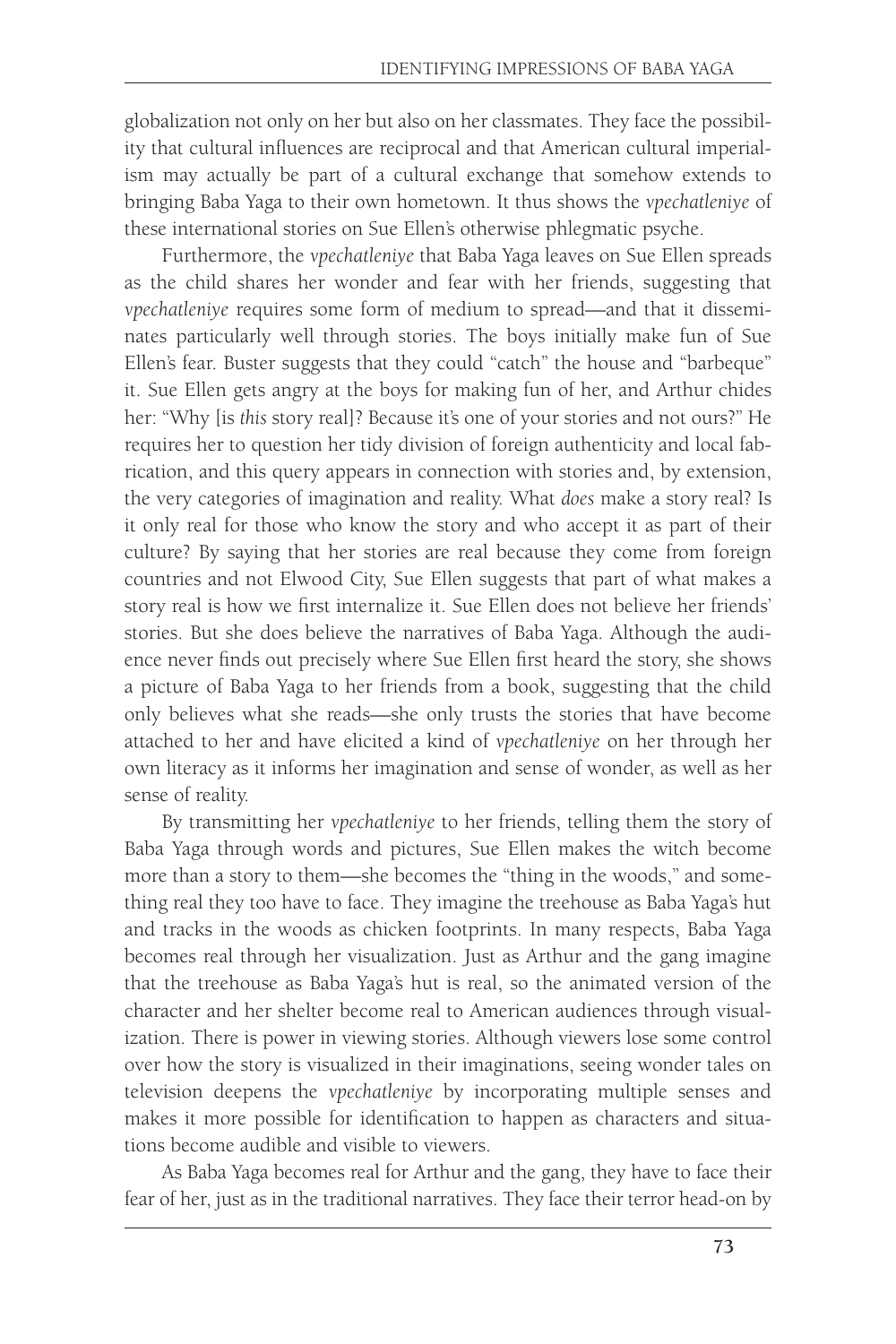preparing with the "proper equipment." Although this proper equipment is nothing more than raincoats, goggles, and tennis racquets, it gives them courage, which is—perhaps—the only equipment they really needed in the first place. But the actual physical tools help them conquer their fear in reality. Facing their fright helps them realize the value of their friendship, and it also helps them realize that there was nothing to be afraid of in the first place; what they thought was Baba Yaga turns out to be a neighbor's lost dog. The disconcerting possibility that a terrifying foreign reality could have permeated the local scene resolves in favor of a completely mundane explanation. Although the result is somewhat disappointing (it would be a fascinating plot twist if Baba Yaga did have a summer cabin in Elwood City), it also shows the interconnection between imagination and reality and how we need tools to help us distinguish what is genuinely important.<sup>14</sup> For Arthur and the gang, conquering their fear helps them all realize the importance of courage and determination.

This *Arthur* episode also teaches the power of stories—even those that *aren't* one's own but still evoke attachment—and the way stories affect individual and group identity. Sue Ellen, Arthur, Binky, and Buster have a stronger friendship after their experience in the woods (even if their fear was unfounded), and their social identity becomes more unified. They understand each other better and learn to compromise more. Whereas Vanya shows a distinctive strain of Soviet individualism to save himself, Arthur and the gang use an unexpected American communalism for self-preservation. Vanya learns to understand himself and his talents better from his run-in with Baba Yaga, whereas Sue Ellen and her friends learn to understand others better, developing empathy for everyone's stories, regardless of geography and ethnic origin. Comparing the two cartoons shows that encounters with Baba Yaga encourage an understanding of how the world works. To survive this world, people must understand their own strengths and weaknesses as well as those of others. Doing so increases understanding that the world (like Baba Yaga) is full of ambiguities—fear and courage, harm and help, reality and imagination, death and life, Soviet individualism and American communalism. Facing these dichotomies head-on allows for personal growth and an increase in empathy.

Further, just as Gregorii Millyar is associated with Baba Yaga in Russia, Sue Ellen is associated with Baba Yaga in this narrative. The episode itself is called "What Scared Sue Ellen?" although a Google search indicates that many people call the episode "Sue Ellen and the Baba Yaga." In fact, Jill Terry Rudy's 15-yearold son immediately associated the Baba Yaga episode of *Arthur* with Sue Ellen when asked whether he remembered watching it. Her 20-year-old son also associates Baba Yaga with the *Arthur* series. Because Sue Ellen is known throughout the series as experienced and highly competent, it is memorable that in this episode she appears so vulnerable. Those who have seen the episode remember it as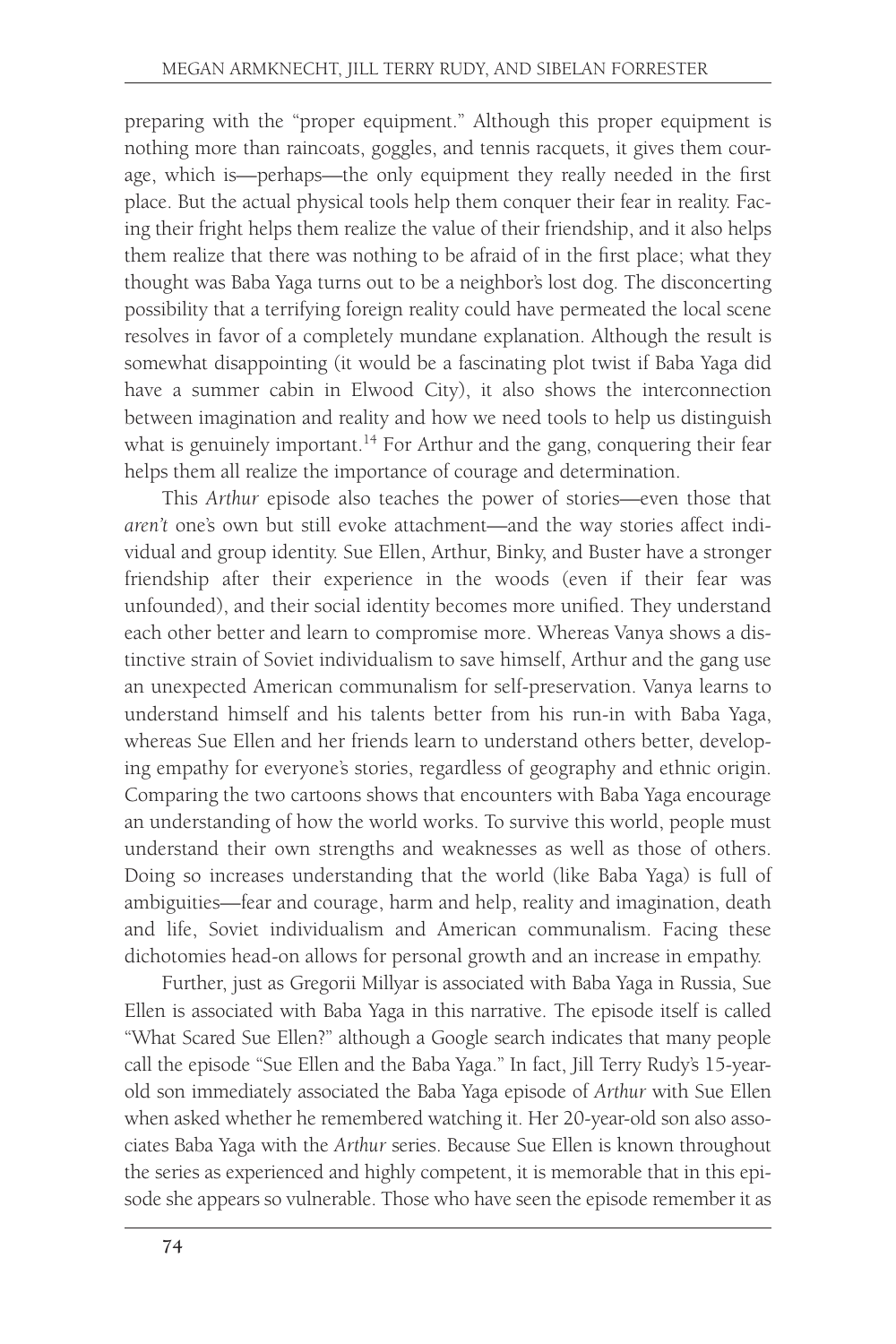scary. For example, a Tumblr writer who recaps every *Arthur* episode mentions that the dream sequence in which Baba Yaga chases Sue Ellen and then tells her not to be late for school "really terrified me as a kid" ("Susan's Arthur Recaps"). From personal experience, Megan Armknecht remembered this episode more than other ones, particularly because of the references to folklore. She thought the Baba Yaga character was fascinating, not only for her connection with Russia but because Baba Yaga was a powerful female character who seemed more complex than the typical Euro-American witch. Discovering Baba Yaga whetted her appetite to learn more about fairy tales from other countries, helping her to realize that these stories offered more than just dainty princesses and the iconic "true love's kiss." She had a certain attachment to the figure of Baba Yaga, as have many who have seen this episode. This *vpechatleniye* might lead to different reactions, but it strikes an unforgettable resonance. Identifying with Baba Yaga, or with the children she terrifies, leads to a better understanding of individual interests and the outside world. It teaches that the world is not as black-and-white as it appears to be and that opposition and ambiguity might lead to progress.15

## **Engaging Baba Yaga**

In any tale—oral, written, or televised—Baba Yaga remains dual-natured and a force to be reckoned with. She appears on television in a variety of ways; yet, just as in the traditional tales, she is always complex and fascinating. Thus her presence leaves a deep impression on the viewer. This *vpechatleniye* comes from wonder, and it can lead the viewer to identification and allegiance with the fairy-tale genre and with a certain actor, television character, life lesson, intriguing mix of fantasy and reality, and Baba Yaga herself.

Through these identifications we can see that Baba Yaga performs similar functions in televised narratives across cultures and across history. Narratives with Baba Yaga, whether in 1980s Soviet Russia or 2000s American children's shows, encourage ingenuity, problem solving, and growth for the characters and their viewers through confrontations with Baba Yaga. Both characters and viewers must acknowledge that she exists, whether in reality or in their imagination, and must be able to use social tools and cultural values to conquer their fear. As in the traditional tales, Baba Yaga is dangerous, but she is also useful. Her presence can prove either death or life, depending on the way the protagonist confronts his or her challenges: thus she helps protagonists mature and find a more secure place in their societies.

Because transnational audiences attach to Baba Yaga in similar ways (specifically in the lessons they learn from her), this identification can also be a catalyst not only for personal growth but also for cultural understanding. Even though Russia and the United States have traditionally competed against each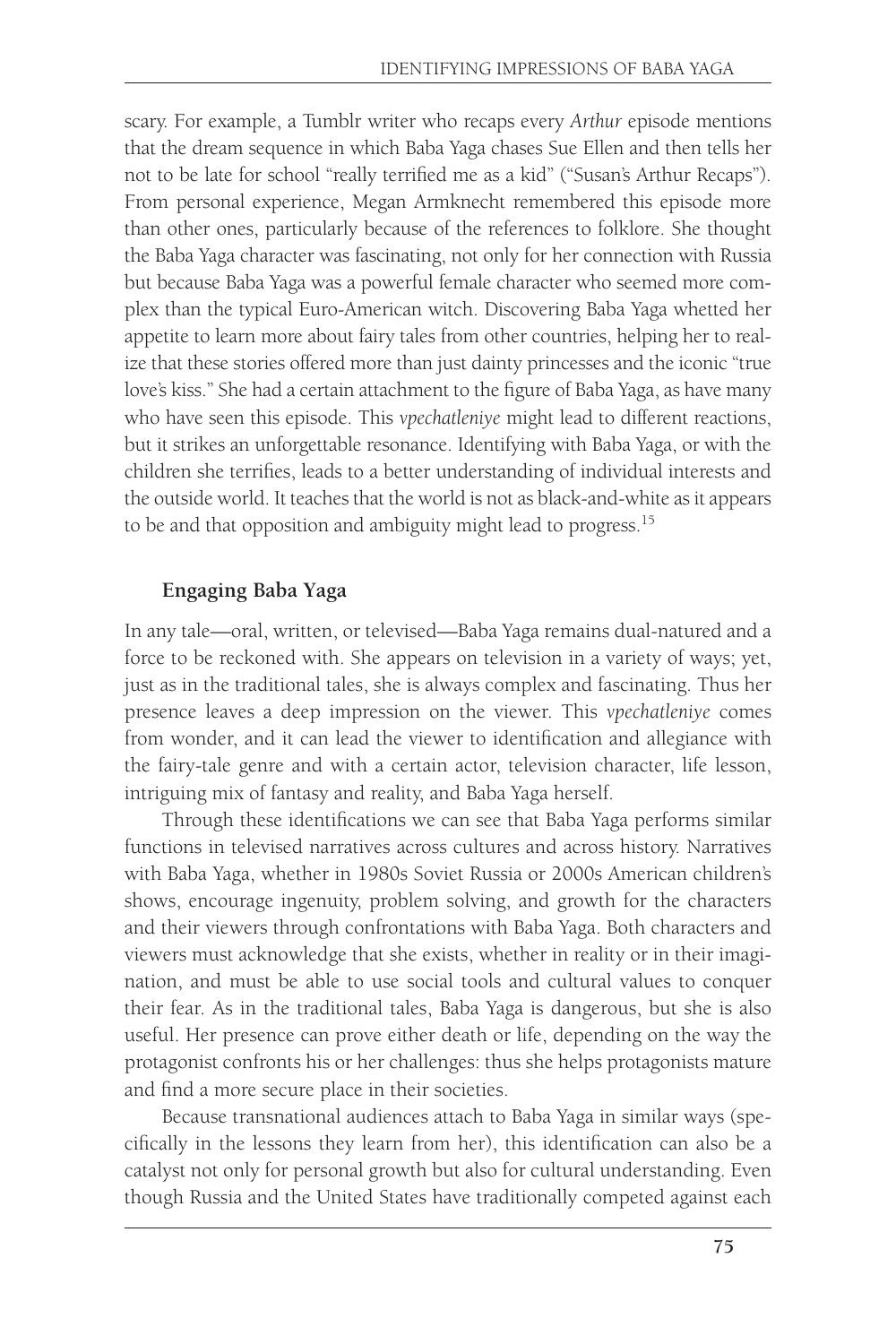other on the geopolitical stage (a dichotomy that is starting to reappear), in reality Russians and Americans really are not that different from each other; they share similar fears, hopes, dreams, and values. Although we cannot "fully predict or control which stories mingle with, influence, anticipate, interrupt, take over, or support one another" or the way a story will "act on its listeners/ readers/viewers," fairy tales, specifically their characters, *do* make an impact (Bacchilega 19). Beyond that, allegiance to a televised character can help viewers construct a social identity and find their place within various social and cultural contexts. They are prone to fuel their attachment to the character with further empirical, critical, and creative investigations and deeper viewing, reading, listening, and writing practices. Once viewers are more secure about their place in the world through this allegiance, both on a local and an international level, they will be better equipped to act and promote understanding. As Zipes says, "Fairy tales are informed by a human disposition to action—to transform the world and make it more adaptable to human needs, while we try to change and make ourselves fit for the world" (*Irresistible Fairy Tale, 2*). Identification leads to *vpechatleniye*, which leads to action; and it can bring about change and help us to become more fit for problem solving through multiple perspectives on the characters, people, and world around us.

Will Baba Yaga's presence and popularity increase? We predict it will, but we cannot divine whether in the future her story will be told more often through books, television, film, or newer media. Whatever the communicative technology, she may remain as she is now: rarely, if ever, the central character in the narratives. Yet many contemporary fairy-tale adaptations play with point of view and provide backstories that could reverse and further complicate her ambiguous, villainous roles. Even if audiences are tiring of antagonists' backstories, perhaps they will continue to be intrigued to see how someone as ambiguous and remarkable as Baba Yaga could be produced as the protagonist or to consider why she steals the show as a secondary character. There should be more research, analysis, and interpretation involving Baba Yaga. Her power to attach generations of listeners, readers, and viewers to her tales and characteristics is strong, and her ability to identify her audience with her tale could allow for progression and action in the realms of global and cultural understanding.

### *Notes*

- 1. Maguire includes Baba Yaga in two books for children and middle school readers: *The Dream Stealer* (1983) and *Egg and Spoon* (2014).
- 2. Maguire also describes this Baba Yaga as "a combination of Auntie Mame and Eleanor Roosevelt played by Carol Burnett" and explains that "at times I felt like I was channeling a deranged Miss Piggy" (Diaz, n.p.).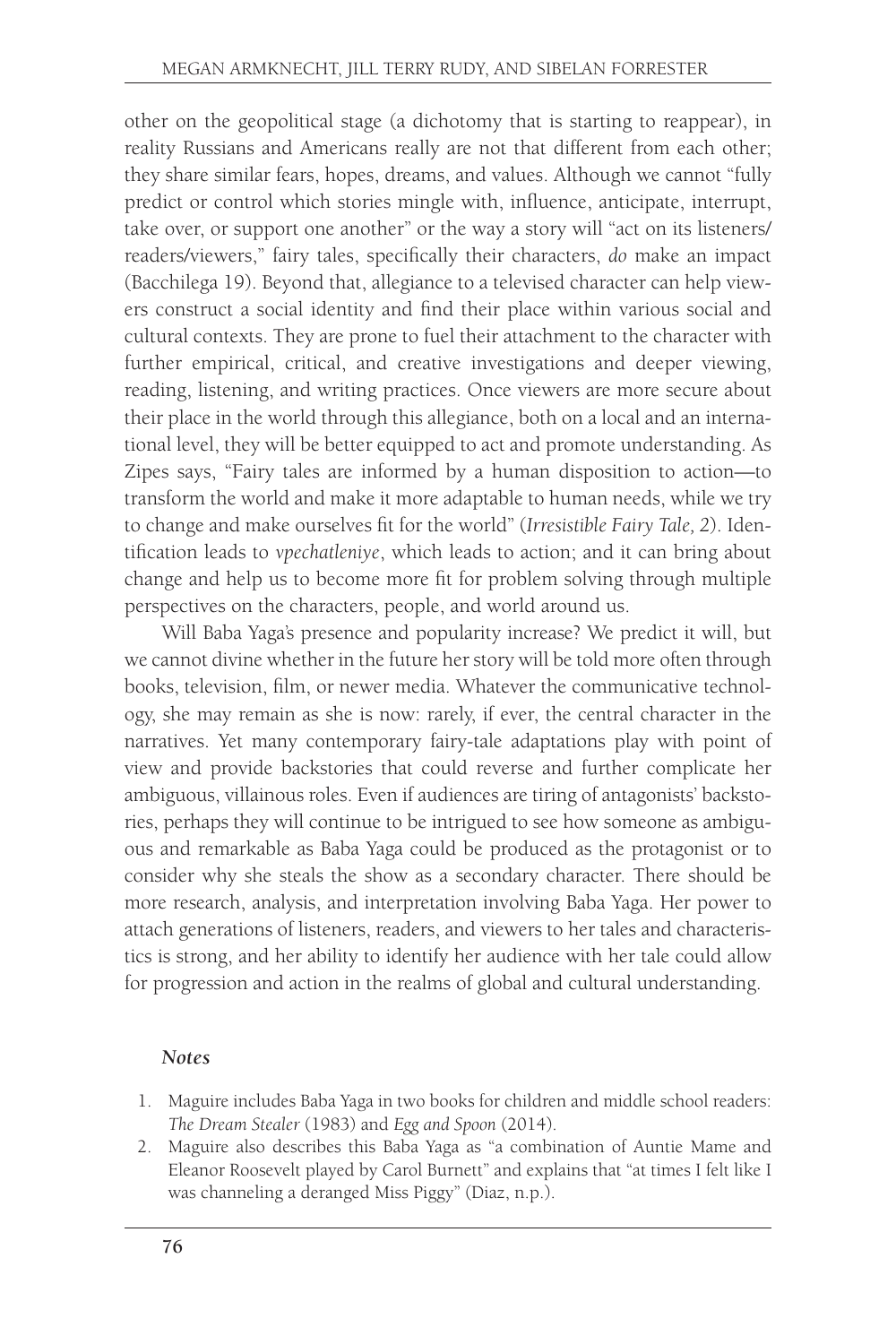- 3. For current information about Baba Yaga on film, consult the International Fairy Tale Filmography (IFTF) at iftf.uwinnipeg.ca/. For televised appearances, refer to Fairy Tale Teleography and Visualizations (FTTV) at [fttv.byu.edu/.](http://www.fttv.byu.edu) When I checked both websites on February 26, 2016, I found thirteen Baba Yaga films and five televised appearances.
- 4. We do not discuss these viewing practices in detail here but note that they all take viewers' time in order to engage with characters. For example, binge watching involves viewing an entire season (or longer) in one marathon session, whereas rewatching, seeing an episode more than once, could involve DVD boxed sets, renting, streaming, or even the old-fashioned rerun. Paratextual engagement involves accessing and possibly contributing to wikis, reviews, databases, interviews, trailers, ads, and websites (both official and fan sites) for content and critical commentary on shows, whereas forensic fandom takes this up a notch to attempt to decipher and predict what has or will happen with plots and characters.
- 5. Megan Armknecht is particularly indebted to Olya Ohara (email communication, December 27, 2014) and Aleksandr Dolgov (Skype interview, November 29, 2014) for their insights and links to Soviet television programs with Baba Yaga. To analyze *vpechatleniye* (impressions), Megan gathered comments from Soviet, Russian, and American television shows on YouTube to see how people reacted to these shows and characters, particularly Baba Yaga. The interviews Megan conducted with Russian and Ukrainian natives were informal, but they were useful, as all the people she talked to spoke at length about Baba Yaga and about Baba Yaga on television (particularly Soviet television).
- 6. This also includes controversy surrounding abuse allegations at Bettelheim's Orthogenic School for emotionally disturbed children and inconsistencies in his academic training and credentials. See Vanessa Joosen's chapter on Bettelheim in her *Critical and Creative Perspectives on Fairy Tales*.
- 7. Another good source on Russian folktales (especially about Russian water and forest spirits) is Paxson (133–36).
- 8. For an in-depth analysis of this concept, see Hay and Baxter.
- 9. Many folktales across the world also talk about how a woman must prove herself by working hard, particularly through domestic tasks. However, *Vasilisa the Fair* (1939) puts an agricultural spin on this motif, which is particular to the Soviet Union. The 1930s in the Soviet Union were known for grain and industrial quotas, and showing Vasilisa working the fields highlights her industry, not only proving her worth as a woman but also presenting her as a role model for Soviet workers.
- 10. The literal Russian translation is "Vanya from the Pioneers' Palace," which is a kind of children's recreation center for extracurricular activities. The Young Pioneers was a children's group in the Soviet Union that featured recreational activities and taught socialist values. Although theoretically not obligatory, almost all children after third grade joined; it was part of growing up in the Soviet Union.
- 11. All three of these villain-companions (the tomcat, Koschei the Deathless, and the dragon Gorynych) feature in Russian fairy tales, often along with Baba Yaga. Baba Yaga frequently has a tomcat who accompanies her and performs evil errands for her, and she often has advice or the key to defeating Koschei the Deathless.
- 12. Aleksandr Dolgov, Skype interview with Megan Armknecht, November 29, 2014.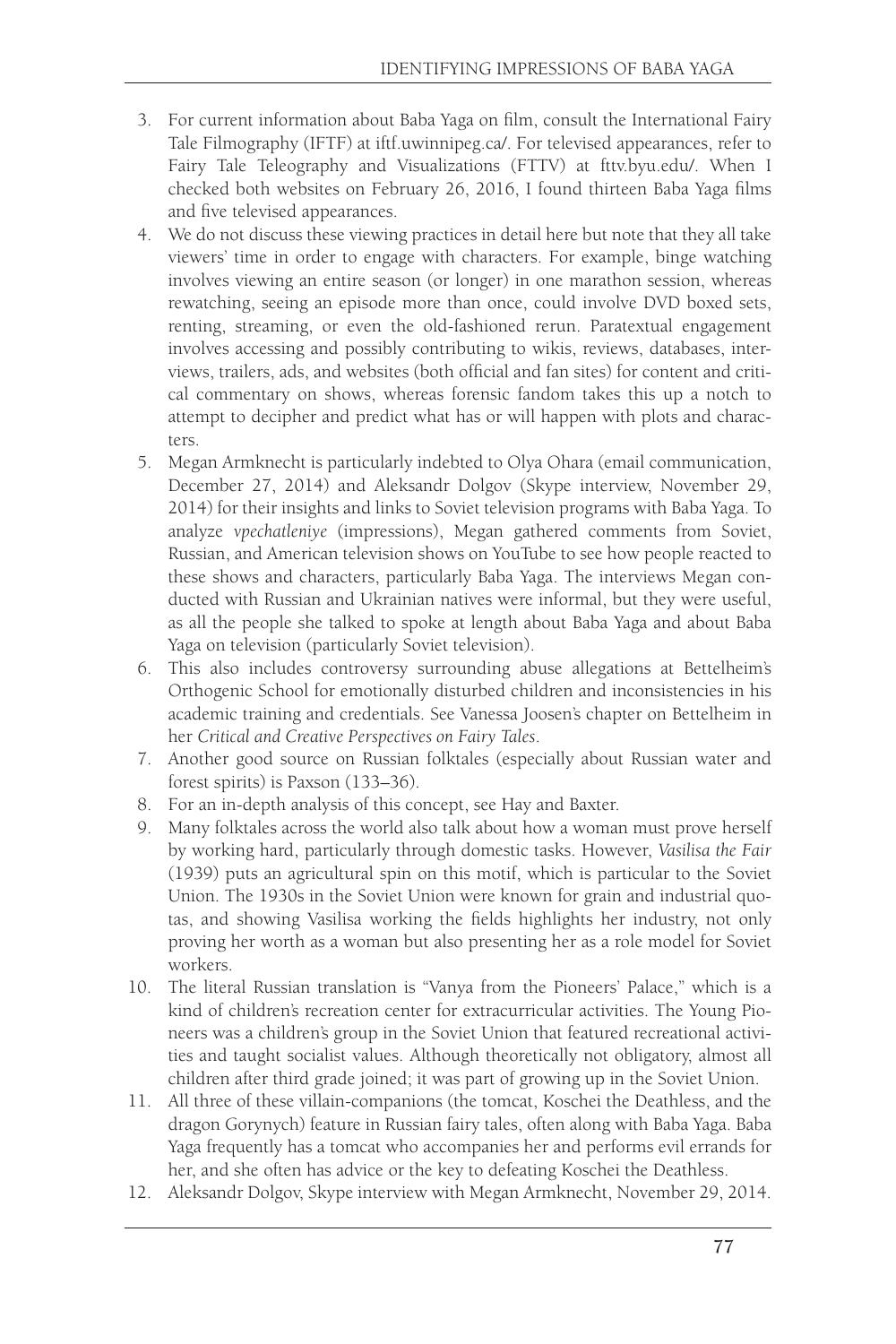- 13. *Arthur*, an animated children's show created by Marc Brown, airs on PBS. It features Arthur, an 8-year-old anthropomorphic aardvark, his friends, family, and their adventures in the fictional American town of Elwood City. It is geared toward children and teaches socialization skills as well as providing entertainment and encouraging reading. Arthur began airing on September 2, 1996, and is still in production. It is one of the longest-running shows on PBS, second after *Sesame Street*.
- 14. Don Tresca and Claudia Schwabe discuss various implications of intersecting television shows with reality, fantasy, wonder, and fairy tales in their *Channeling Wonder* chapters.
- 15. See Blake.

### *Works Cited*

- Bacchilega, Cristina. *Fairy Tales Transformed? Twenty-First-Century Adaptations and the Politics of Wonder*. Detroit: Wayne State UP, 2013.
- Balina, Marina, Helena Goscilo, and Mark Lipovetsky, eds. *Politicizing Magic: An Anthology of Russian and Soviet Fairy Tales*. Evanston, IL: Northwestern UP, 2005.
- Bettelheim, Bruno. *The Uses of Enchantment: The Meaning and Importance of Fairy Tales*. New York: Random House, 1976.
- Blake, William. *The Marriage of Heaven and Hell*. [www.gutenberg.org/files/45315/45315-h/](www.gutenberg.org/files/45315/45315-h/45315-h.htm) [45315-h.htm](www.gutenberg.org/files/45315/45315-h/45315-h.htm) (accessed July 15, 2015).
- Burke, Kenneth. *A Rhetoric of Motives*. Oakland: U of California P, 1969.
- Chakars, Melissa. "Flowers, Steppe Fires, and Communists: Images of Modernity and Identity on TV Shows from Soviet Buryatia in the Brezhnev Era." *Modernization, Nation-Building, and Television History*. Ed. Stewart Anderson and Melissa Chakars. New York: Routledge, 2015. 147–64.
- Clark, Gregory. "Kenneth Burke, Identification, and Rhetorical Criticism in the Writing Classroom." Paper presented at the Conference on College Composition and Communication, March 1997, Phoenix, Arizona. [kbjournal.org/clark-kbirc](www.kbjournal.org/clark-kbirc)  (accessed August 28, 2015).
- Diaz, Shelley. "Interview: Gregory Maguire on Why the World Needs Magic and 'Egg and Spoon.'" *School Library Journal* (November 2013; posted online September 26, 2014). www.slj.com/2014/09/interviews/interview-gregory-maguire-on-why-theworld-needs-magic-and-egg-and-spoon/ (accessed July 15, 2015).
- Dundes, Alan. "Metafolklore and Oral Literary Criticism." *The Monist* 50.4 (1966): 505–16.<monist.oxfordjournals.org/content/50/4/505> (accessed August 10, 2015).
- "*Egg and Spoon* Reviews." *Goodreads*. www.goodreads.com/book/show/20708810-eggspoon (accessed July 1, 2015).
- Forrester, Sibelan, ed. and trans. *Baba Yaga: The Wild Witch of the East*. Oxford: U of Mississippi P, 2013.
- Hansen, Gregory. "Kenneth Burke's Rhetorical Theory Within the Construction of the Ethnography of Speaking." *Folklore Forum* 27.1 (1996): 51–59.
- Hay, Rebecca, and Christa Baxter. "Happily Never After: The Commodification and Critique of Fairy Tale in ABC's *Once Upon a Time*." *Channeling Wonder: Fairy Tales on Television*. Ed. Pauline Greenhill and Jill Terry Rudy. Detroit: Wayne State UP, 2014. 316–35.